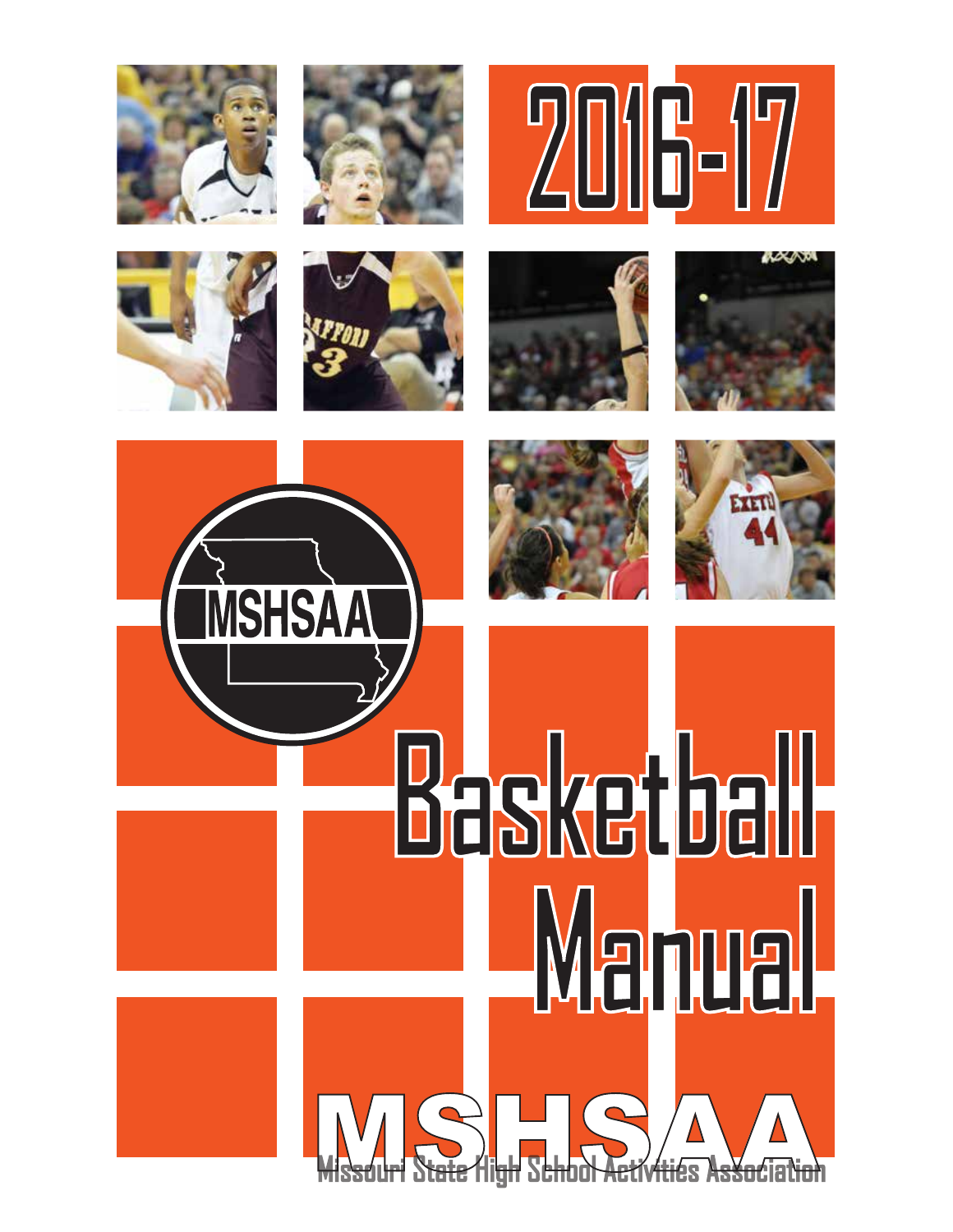### **MISSOURI STATE HIGH SCHOOL ACTIVITIES ASSOCIATION**

1 N. Keene St., PO Box 1328 Columbia, MO 65205-1328 Telephone: (573) 875-4880 - Fax: (573) 875-1450 Email: [email@mshsaa.org](mailto:email@mshsaa.org) - Website: [www.mshsaa.org](http://www.mshsaa.org/)

### **EXECUTIVE STAFF**

Dr. Kerwin Urhahn, Executive Director Stacy Schroeder, Associate Executive Director Davine Davis, Assistant Executive Director **\*Kevin Garner, Assistant Executive Director** Don Maurer, Assistant Executive Director Kenny Seifert, Assistant Executive Director Greg Stahl, Assistant Executive Director Todd Zell, Assistant Executive Director Craig Long, Chief Financial Officer Jason West, Communications Director

*\*MSHSAA Contact Person for Basketball*

## **TABLE OF CONTENTS**

| APPENDIX A: CONCUSSION EDUCATION AND MANAGEMENT PROTOCOL PAGES 13-14  |  |
|-----------------------------------------------------------------------|--|
| APPENDIX B: DISTRICT HOST AND SITE SELECTION PROCESS PAGE 15          |  |
|                                                                       |  |
|                                                                       |  |
|                                                                       |  |
|                                                                       |  |
|                                                                       |  |
| APPENDIX H: MSHSAA GUIDELINES FOR FAN/SPECTATOR SUPPORT ITEMS PAGE 21 |  |
|                                                                       |  |

#### **DISTRICT ASSIGNMENTS AND STATE TOURNAMENT BRACKETS CAN BE FOUND ON THE MSHSAA WEBSITE AT [WWW.MSHSAA.ORG](http://www.mshsaa.org/)**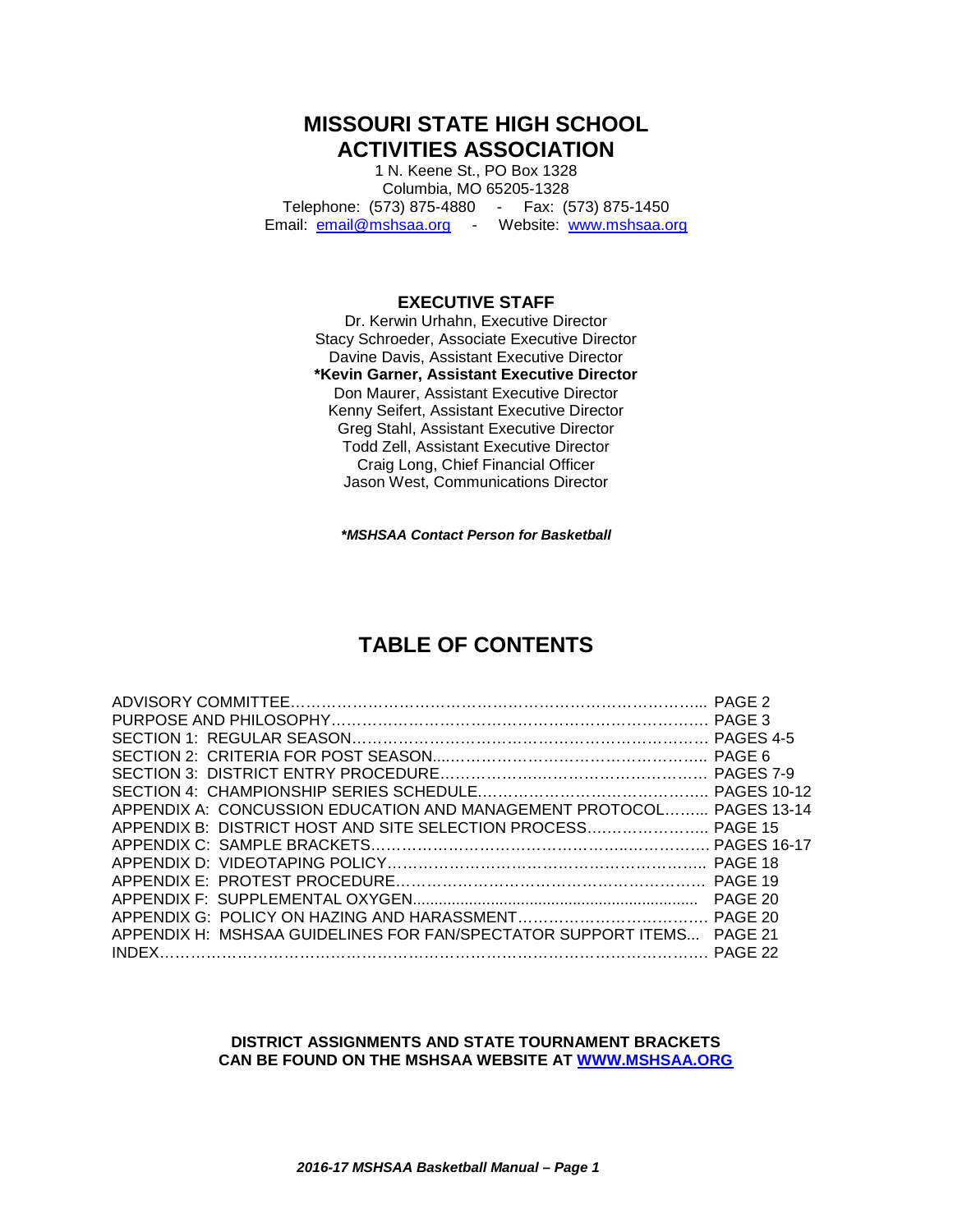### **BASKETBALL ADVISORY COMMITTEE MEMBERS**

**\*Term expires in July of this year**

NORTHWEST (\*2020) **Eric Lewis** (Boys) Winston High School (660) 749-5456

**Matt Wenck** (Girls) Cameron High School (816) 882-1036

KANSAS CITY (\*2018) **Adam Jones** (Boys) Blue Springs High School (816) 874-3400

**Steve Cassity** (Girls) Truman High School (816) 521-5350

ST. LOUIS (\*2017) **Wade Bouslog** (Boys) Duchesne High School (636) 946-6767

**Thomas Williams** (Girls) Parkway South High School (314) 415-7700

SOUTHWEST (\*2019) **Mike Wilson** (Boys) Strafford High School (417) 736-7000

**David Brewer** (Girls) Ozark High School (417) 582-5901

NORTHEAST (\*2020) **Tim Gilmore** (Boys) New Bloomfield High School (573) 491-3700

**Ed Costley** (Girls) Mexico High School (573) 581-4664

CENTRAL (\*2017) **Chris Nimmo** (Boys) Warrensburg High School (660) 747-2262

**Rory Henry** (Girls) Walnut Grove High School (417) 788-2543

SOUTH CENTRAL (\*2018) **Dino McKinney** (Boys) Sullivan High School (573) 468-5181

**Adam Fischer** (Girls) Washington High School (636) 231-2200

SOUTHEAST (\*2019) **Brad Botsch** (Boys) Bernie High School (573) 293-5334

**Chad Allen** (Girls) Dexter High School (573) 614-1030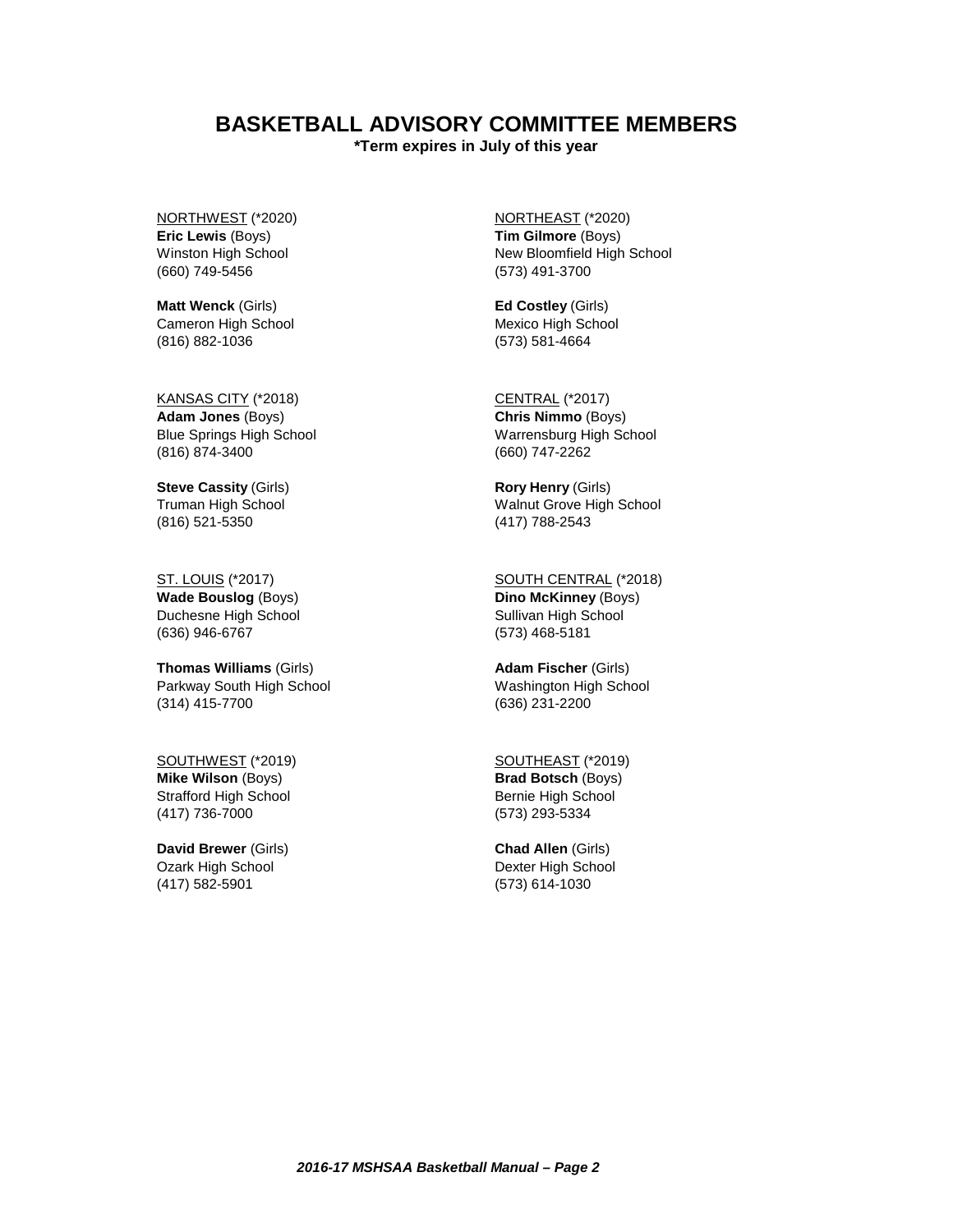## **PURPOSE AND PHILOSOPHY**

- A. **Purpose of Manual**: This manual has been prepared to provide a better understanding of the administration of MSHSAA sponsored events. It will serve as a guide to the participating schools and will provide for greater consistency. All information will be included in this manual except such supplementary or incidental information as may be included in the MSHSAA Journal. The regulations in this manual shall be considered official unless the schools are notified in a Special Bulletin of any changes.
- B. **Philosophy of Interscholastic Activities**: Interscholastic activities are intended to supplement the secondary curricular program. These activities can provide the student with educational experiences and learning outcomes that contribute toward the development of good citizenship. This can be accomplished only when the emphasis is placed upon teaching "through school activities." Interscholastic activities can be justified only when this is its primary philosophy and purpose.
- C. **Purpose of District and State Contests**: There are two primary purposes that justify and cause district and state events to be desirable. Those purposes are (1) to provide opportunities to demonstrate before the public the best knowledge, skills and emotional patterns taught through a particular sport, and (2) to evaluate and compare the best of this teaching of knowledge, skills and emotional patterns among schools.

Unless these purposes are primary, district and state athletic contests cannot be completely justified. It is the desire of the MSHSAA Board of Directors that these events be both fun and educational. It is extremely important that players, coaches and the school community make every effort to enhance – and keep in proper perspective – the educational values of these events. Competition merely for "competition's sake" cannot be justified. Only when competition contributes toward worthwhile educational goals can it be considered sufficiently important to be included in the school program.

D. **Supervision of Players and Fans**: The By-Laws of the MSHSAA hold a school responsible, both home and away, for the conduct of its players, students, coaches and fans. Coaches are required to supervise their players. A coach's respect for others and school property is necessary in order to instill in players a respect for others and school property. Students staying overnight in hotels or motels in conjunction with any interscholastic athletic contest should be well-chaperoned. The good conduct of students will leave a good impression for the entire school.

A school also should inform its players, students, coaches and fans of the value game officials play in education through athletics. When informing these people of this, the difference in the purpose of high school and professional sports should be emphasized. Lack of respect for officials should not be tolerated. Booing of officials leads to booing of coaches and players. This has no place in high school athletics. Athletic administrators are urged to develop a program through any and all communication techniques available to insure that spectators understand that high school athletics are an educational endeavor as opposed to the games being an end in themselves.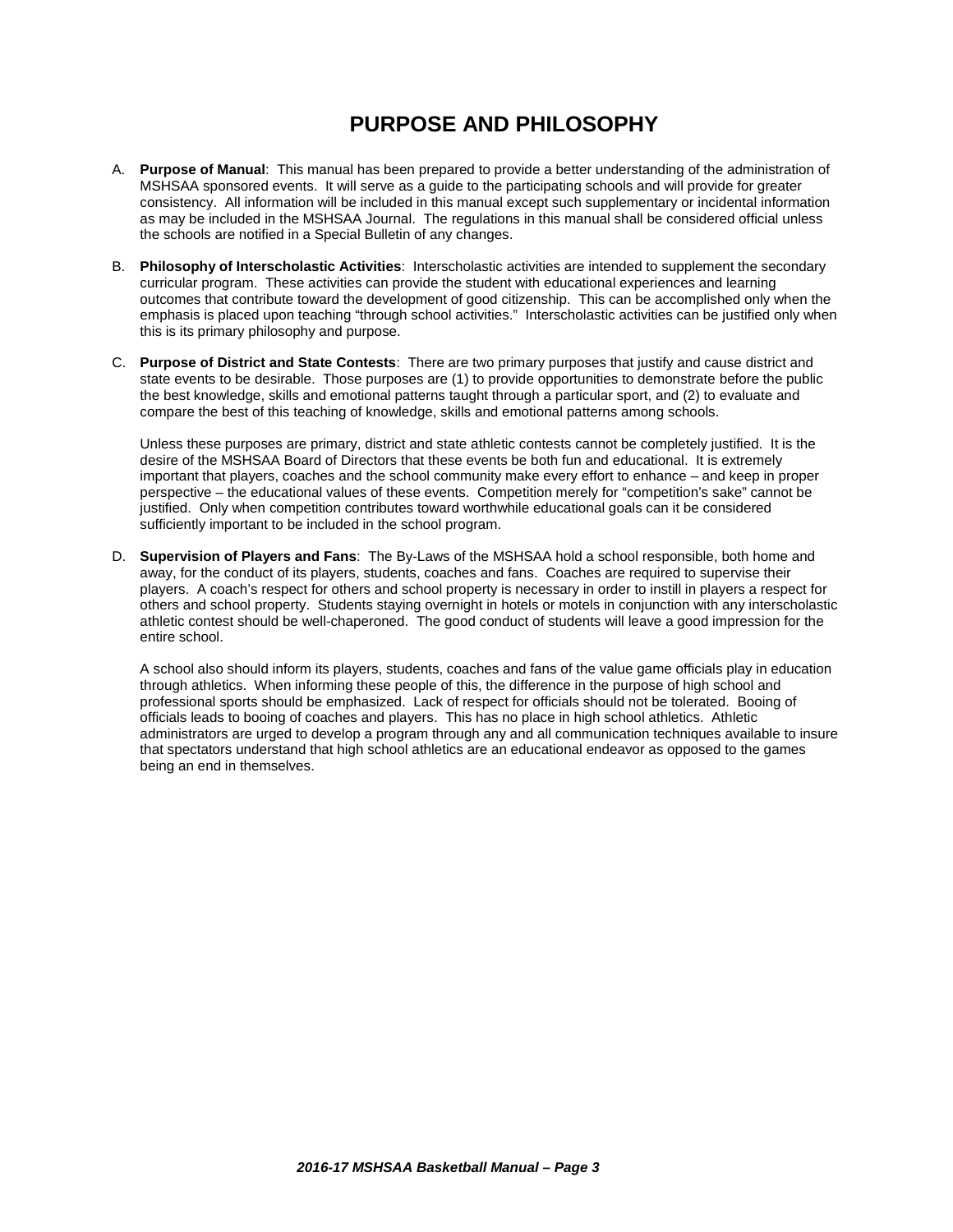## **SECTION 1: REGULAR SEASON**

- A. **Game Rules**: The current National Federation Basketball Rules Book shall govern all competition except where modified by the MSHSAA. MSHSAA By-Law 3.18 and Board policies regarding all tournaments shall be followed by basketball tournament managers.
- B. **Basketball Pre-Season Scrimmage**: To allow Missouri high school boys and girls basketball teams an opportunity to scrimmage other schools prior to their first regular season contest. Each school will be allowed one scrimmage date at either a 3-team or 4-team site.

**The pre-season scrimmage may only be conducted after your team has completed nine conditioning practices and before your first contest**. Recommend to use different sites or different dates for boy and girls.

These scrimmage sessions will allow: 1) officials training; 2) player evaluations in a game-type setting; and 3) game conditioning.

Each school will play a maximum of 36 minutes. Team scoring and team fouls will be kept on the scoreboard, and will be cleared after each 6:00 session. Personal fouls will not accumulate or be tallied. Individual player scoring will not be recorded. Two time-outs per team per session; this will allow teaching and instruction to take place.

| 3-Team Format                              |      |      |      | 4-Team Format                              |      |      |  |  |
|--------------------------------------------|------|------|------|--------------------------------------------|------|------|--|--|
| A vs. B                                    | 6:00 | 6:00 | 6:00 | A vs. B                                    | 6:00 | 6:00 |  |  |
| B vs. C                                    | 6:00 | 6:00 | 6:00 | C vs. D                                    | 6:00 | 6:00 |  |  |
| A vs. C                                    | 6:00 | 6:00 | 6:00 | A vs. C                                    | 6:00 | 6:00 |  |  |
| Each school will play $6 - 6:00$ sessions; |      |      |      | B vs. D                                    | 6:00 | 6:00 |  |  |
| Total of 36 minutes.                       |      |      |      | A vs. D                                    | 6:00 | 6:00 |  |  |
|                                            |      |      |      | B vs. C                                    | 6:00 | 6:00 |  |  |
|                                            |      |      |      | Each school will play $6 - 6:00$ sessions; |      |      |  |  |
|                                            |      |      |      | Total of 36 minutes.                       |      |      |  |  |

Schools may not attend or participate in a 2-team format. There must be a minimum of 3 schools or a maximum of 4 schools participating. Teams may wear practice gear or game uniforms. Admission will be the host school's choice with the option for revenues to be donated to charitable organizations.

Refer to MSHSAA By-Law 3.16.6 and Board Policy #24.

- C. **Duration of Game**: Length of quarters for junior high school basketball games shall not exceed: 7<sup>th</sup> grade only – 6 minutes;  $8<sup>th</sup>$  grade only – 6 minutes;  $9<sup>th</sup>$  grade only – 7 minutes (MSHSAA By-Law 3.28). For teams of mixed grades, the limit for the lower grade shall apply. Overtime periods shall be two minutes in length for all games played in less than eight minute quarters.
- D. **Timing for Half-time and Between Games**: Schools shall follow the rule book procedures for half-time length and it is recommended there be a minimum 12 minute and a maximum 15 minute warm-up period before each varsity game during the regular season.
- E. **Mercy Timing Rule**: The game timing rule shall be used for all games at all levels (boys and girls). A running clock shall be used when after the end of the third quarter there is a point differential of 30 points or more. The clock will be stopped only under the following conditions:
	- 1. a charged time-out;
	- 2. an injury time-out;
	- 3. to confer with scorers and timers, if necessary;
	- 4. because of unusual delay in getting a dead ball alive;
	- 5. to administer all technical, intentional, flagrant and disqualifying fifth personal fouls; and
	- 6. for any emergency.

After these clock stoppages, the clock will then begin to run again with normal play resuming procedures. If during the fourth quarter the point differential drops below 30 points, normal timing will resume until the 30 point differential has been reached again or the game ends.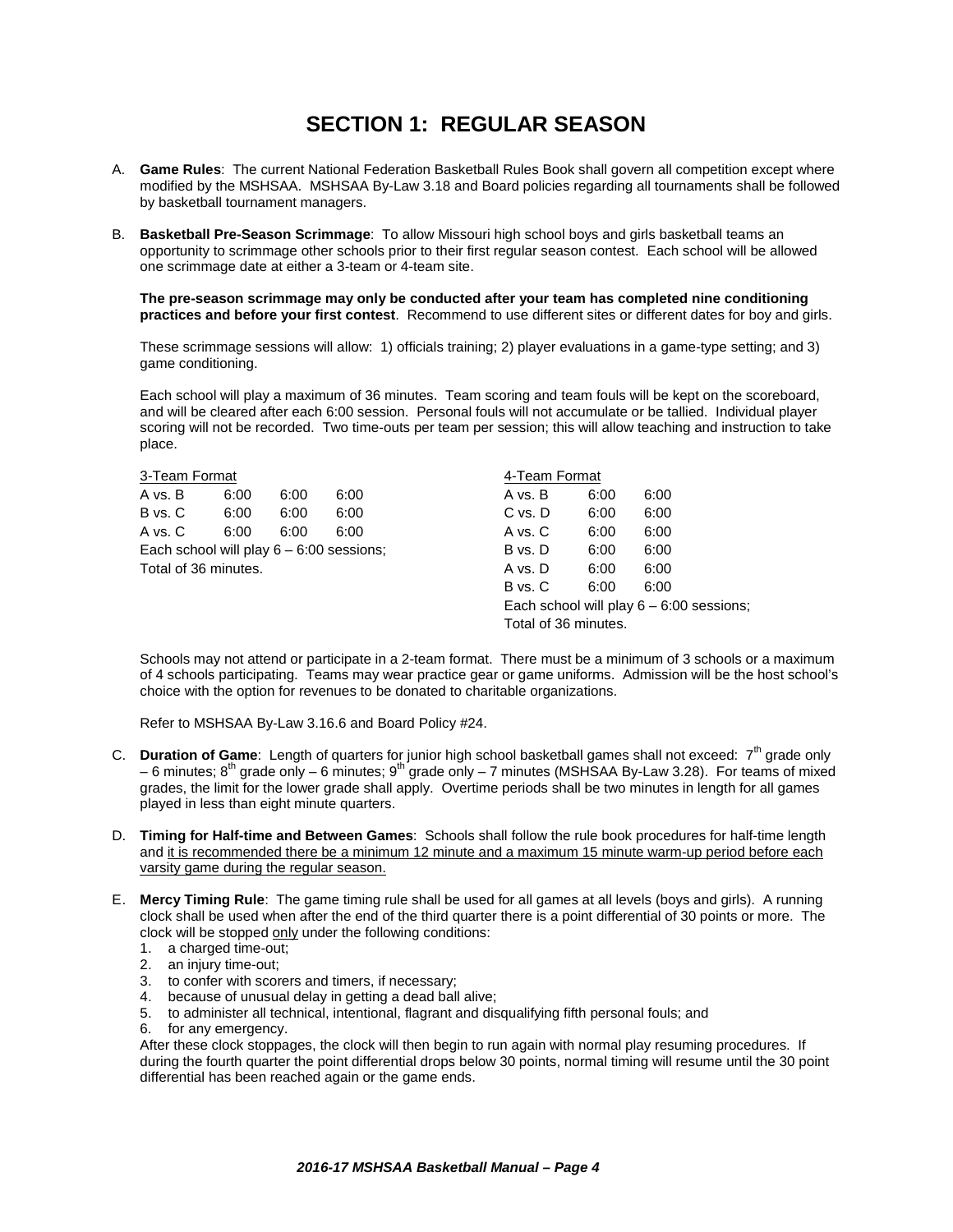- F. **Game Ball**: All game balls used for interscholastic competition shall possess the NFHS Authenticating Mark. Game officials shall inspect all balls provided for competition for the NFHS Authenticating Mark. Should the host school be unable to provide conforming balls, the official will put into play conforming balls provided by the visiting school. Contest officials are required to notify the MSHSAA office in writing regarding the failure of any host school to provide the marked balls. No contest shall be cancelled and no contest penalties shall be assessed for nonconforming balls. The MSHSAA will provide game balls beginning with the district tournament. The official ball used this year will be the Spalding Top-Flite TF1000 Legacy Basketball 74-7169 for boys and the Spalding Top-Flite TF1000 Legacy Basketball 74-7359 for girls.
- G. **Uniforms**: The designated home team shall wear white jerseys and the visiting team shall wear dark jerseys.
	- In district play the top team on the bracket shall be considered the home team and shall wear white jerseys. • In sectional, quarterfinal, semifinal, and final play, the bottom team on the bracket in even-numbered years will be considered the home team. In odd-numbered years the top team on the bracket will be considered the home team.
- H. **Pre-Game Conference**: Officials shall conduct a pre-game conference before each contest at center court which the head coach of both teams (not a representative of the head coach), each team's captains, and all the officials much attend to discuss sportsmanship, game procedures, etc.
- I. **Bench Conduct Rule** (Head Coaches' Boxes): The head coach may be off the bench within the confines of the designated head coaches' box to give instructions to his/her players and/or substitutes under the following conditions:
	- 1. Only the head coach may use the box.
	- 2. The head coach may stand up to get the players' attention, tell them what he/she has to say and sit down. The head coach is not permitted to stand or kneel continuously to observe play.
	- 3. All violations of Rules 10-4 and/or 10-5 shall be penalized.
	- 4. The head coach must sit within the confines of the box in order to have these special privileges by rule.
	- 5. Should the head coach receive either an indirect or direct technical foul (10-3-2, 10-3-5, 10-4 or 10-5) he/she must remain seated throughout the remainder of the contest. Rules 10-5-1 or 10-5-2 then apply.

Coaches are to abide by the rule and officials are to enforce it when violations are observed within normal movements while officiating the game and reporting information to the scorer's table.

- J. **Ejection**: MSHSAA By-Law 5.5 requires that any player, coach, or bench personnel ejected from an interscholastic contest shall be prohibited by the school administration from participating in the next contest for that level. Ejection under Basketball Rules 10-2, 10-3, 10-4, and 10-5 would fall under this category.
- K. **Sanctions – MSHSAA By-Law 3.18**: Anytime an MSHSAA member school competes in a tournament by definition, with an out-of-state school(s) or in any event co-sponsored by any party other than an MSHSAA member school (e.g. university, theme park, shoe company, etc.), a sanction form must be on file in the MSHSAA Office at least thirty (30) calendar days prior to the event. It is the event host's responsibility to obtain sanction; however, each participating MSHSAA member school shall take responsibility to verify that the sponsor has sanctioned the event prior to participation.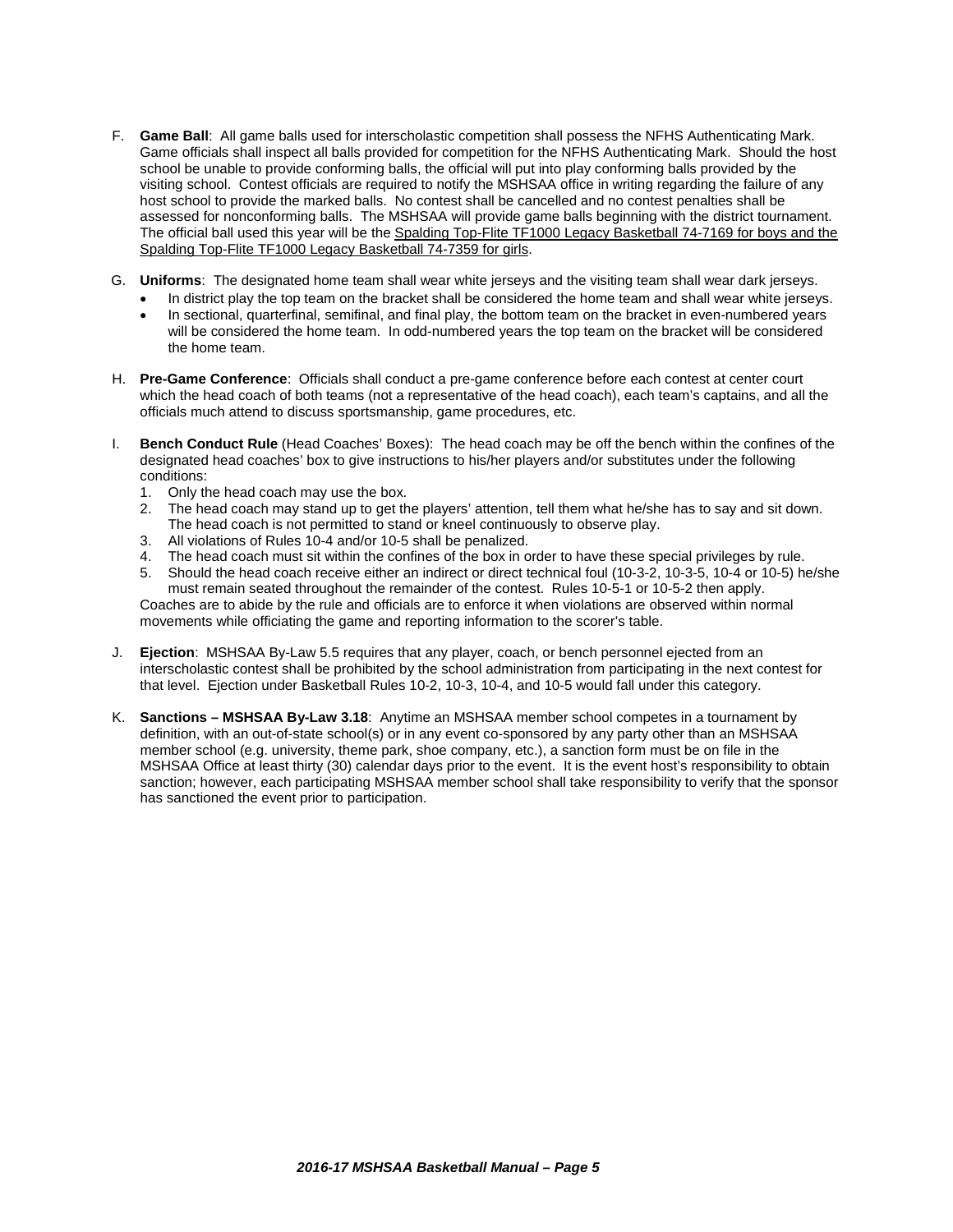## **SECTION 2: CRITERIA FOR POST SEASON**

- A. **MSHSAA By-Law Provisions**: In order to enter students in the MSHSAA State Basketball Championships Series, the following provisions must be met:
	- 1. A school must have employed a basketball coach and offered instruction in basketball as provided in MSHSAA By-Law 3.1.
	- 2. A school must meet all provisions of MSHSAA By-Law 5.1 concerning the number of matches which must be scheduled. To be eligible to enter a team or individual in any preliminary or state event, a school must have competed in at least half of the number of contests permitted under the by-law pertaining to that particular sport.
	- 3. In part, By-Law 5.1 indicates "No individual student shall be entered who has not represented her school in interscholastic competition in that sport during the season." In basketball, as all sports, if a player is to be entered in the district tournament he/she shall have played in at least one regular season contest PRIOR to the district tournament.
- B. **Classification**: Schools will be assigned to districts for a two-year basis beginning with the fall of 2012 and every two years thereafter. These assignments will remain constant unless it becomes necessary to modify assignments as determined by the MSHSAA staff.

| <b>CLASSIFICATION</b> | <b>ENROLLMENT LIMITS</b> |
|-----------------------|--------------------------|
|                       |                          |
|                       |                          |
|                       |                          |
|                       |                          |
|                       |                          |

B. **District Assignment Procedure**: Schools are assigned per each activity to districts for a two-year cycle. The assignment criteria utilized for the assignment of schools to districts are (1) geographic proximity and (2) approximate numerical balance. If a school perceives that a mistake has been made in its district assignment (the school's location has been inaccurately located on the map for the activity) and reports it to the MSHSAA office within seven days of the district assignment release date, the MSHSAA staff shall consider the reported information and make changes to district assignments as it deems appropriate. After the seven day period, only the MSHSAA Board of Directors shall consider and make changes in district assignments. If a school's physical location is moved during a two-year assignment cycle, the school shall remain in the assigned district until the two year cycle has been completed. If a school adds an activity or a new school opens in the middle of a two-year cycle, the district assignment of the school (or changes in the district assignments of any related schools) shall be determined by the MSHSAA staff based on the stated assignment criteria of geographic proximity and approximate numerical balance. No adjustment shall be made in district assignments if a school drops an activity during a two-year cycle as long as an approximate numerical balance of assigned teams is maintained.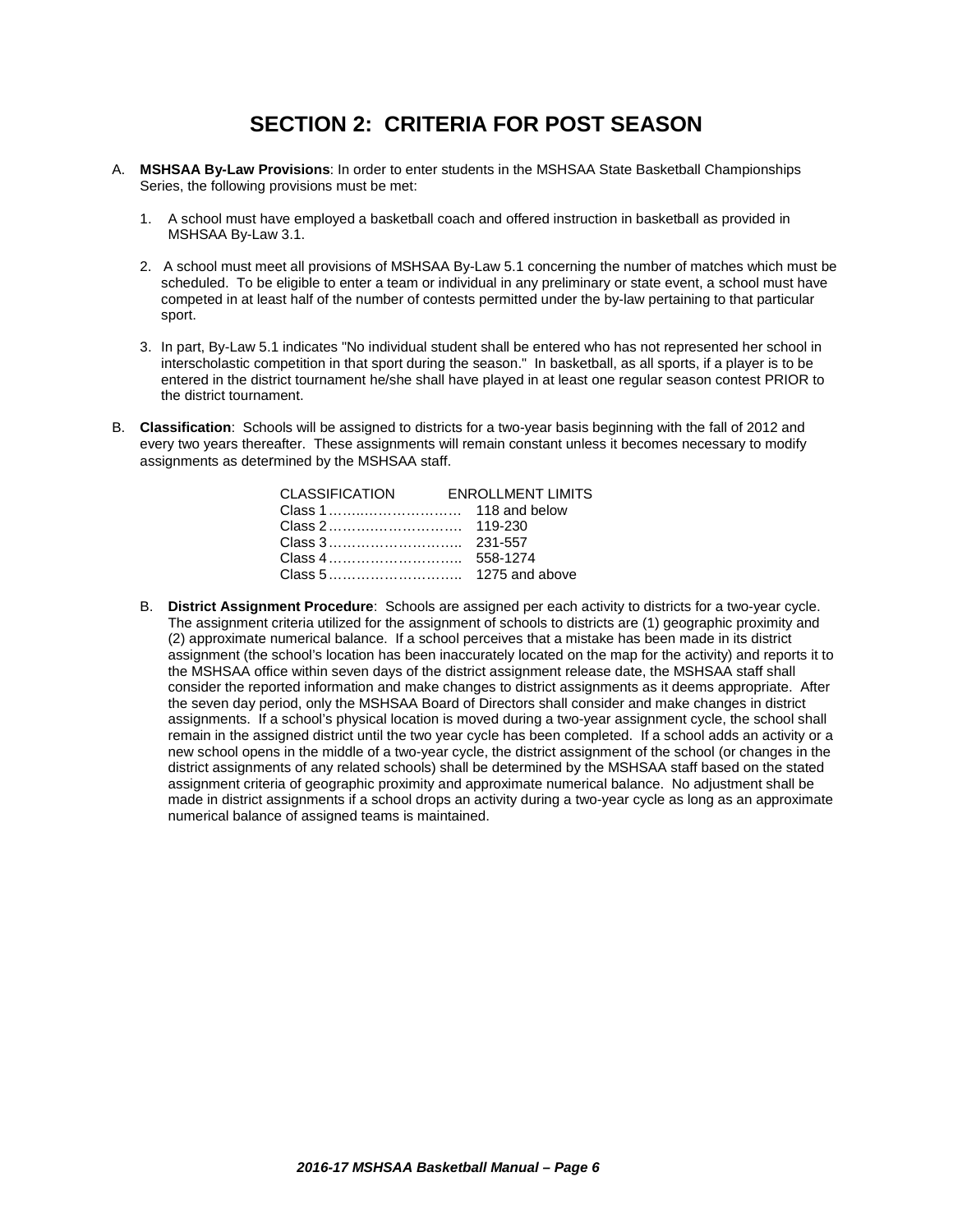## **SECTION 3: DISTRICT ENTRY PROCEDURE**

- A. **Participation in District Tournament:** Any team scheduled to play in the district tournament that does not appear as scheduled is subject to a forfeit and shall be responsible for paying the scheduled officials' fees.
- B. **Entry Procedure**: District entry forms will no longer be accepted via fax or email. Failure on the part of the school and/or head coach to complete and submit the proper forms could result in the elimination of the school from the MSHSAA district and/or state championship series. Schools shall submit the following required forms which are available on the MSHSAA website under "District Entries."

The online guide for accomplishing this entry procedure can be found on the MSHSAA website by following these steps:

- 1. Log on to your school page as the Athletic Director/Coach
- 2. Under "Postseason" select the link "District Entries"
- 3. Click on "Boys or Girls Basketball"
- 4. Complete the screens as listed.

Be sure to complete your Official Recommendations, District Rosters, Season Records and Pass Lists by the indicated individual deadlines listed on the MSHSAA website.

1. **Officials Recommendations:** All coaches are to complete the District Basketball Officials Recommendation Form, available on the MSHSAA website under the "District Entries" link. The form must be submitted online no later than 4:00 p.m. on **Friday of Week #29**. For every five (5) officials a coach recommends, he/she may add one (1) official to the not recommended list.

#### 2. **District Eligibility Roster**:

- a) The maximum number of players appearing on the team roster is 15.
- b) Eligibility lists shall be submitted on the MSHSAA website one week prior to the first allowable playing date of the district tournament (**Saturday of Week #32-Class 1-3; Saturday of Week #33–Class 4-5**). A school should include on the list all of its eligible athletes for basketball. No team is to be permitted to participate unless this list is submitted via the MSHSAA website. Managers are instructed to forfeit the game if the eligibility roster is not submitted as herein provided.
- c) All schools are advised to certify on the eligibility roster more than the number of players that will be used in the tournament.
- d) No additions or substitutions may be made to the team roster after it is submitted for the district tournament even if the number of names listed is less than the maximum allowed. The school may substitute from its eligibility list any athlete to replace one listed on the tournament roster in case of illness or injury verified by a physician. Any player who is thus replaced may not return to competition in the district tournament but may return for the state tournament. However, the player must be included on the team roster prior to the first game of the state tournament – sectional game in all classes – even though the availability of the player is doubtful due to the injury.
- e) A school may substitute or add to the team roster, which was submitted for district play, prior to the start of the first game of the state tournament (sectional game for all classes). Any additions or substitutions must be submitted on the MSHSAA website. No additions or substitutions can be made after the first game of the state tournament.
- 3. **Team Season Record**: All schools assigned to the tournament shall be required to complete the season record on the MSHSAA website five calendar days prior to the meeting date to draw the district tournament bracket.
- 4. **Pass List**: The district pass list shall be submitted on the MSHSAA website to the district manager one week prior to the first allowable playing date of the district tournament . **The district pass list for Class 1-3 is due by 4:00 p.m. Friday of Week #33; Class 4-5 is due by 4:00 p.m. Friday of Week #34**. A separate pass list shall be used for the district, sectional, and quarterfinal contests. The pass lists are to be used at the site – not sent to the MSHSAA Office. Names shall be placed on this form and submitted via the MSHSAA website to the tournament manager prior to the first game of the tournament.
	- a) In addition to its players, each participating team shall be provided up to ten complimentary admissions for coaches, administrators, manager, bus driver, and to spouses if the school so desires. These are to be honored for all games throughout the tournament. Exception: In facilities where seating is limited, the tournament manager/committee may restrict passes to just the schools participating in a particular session and to coaches and administrators of other schools in the tournament.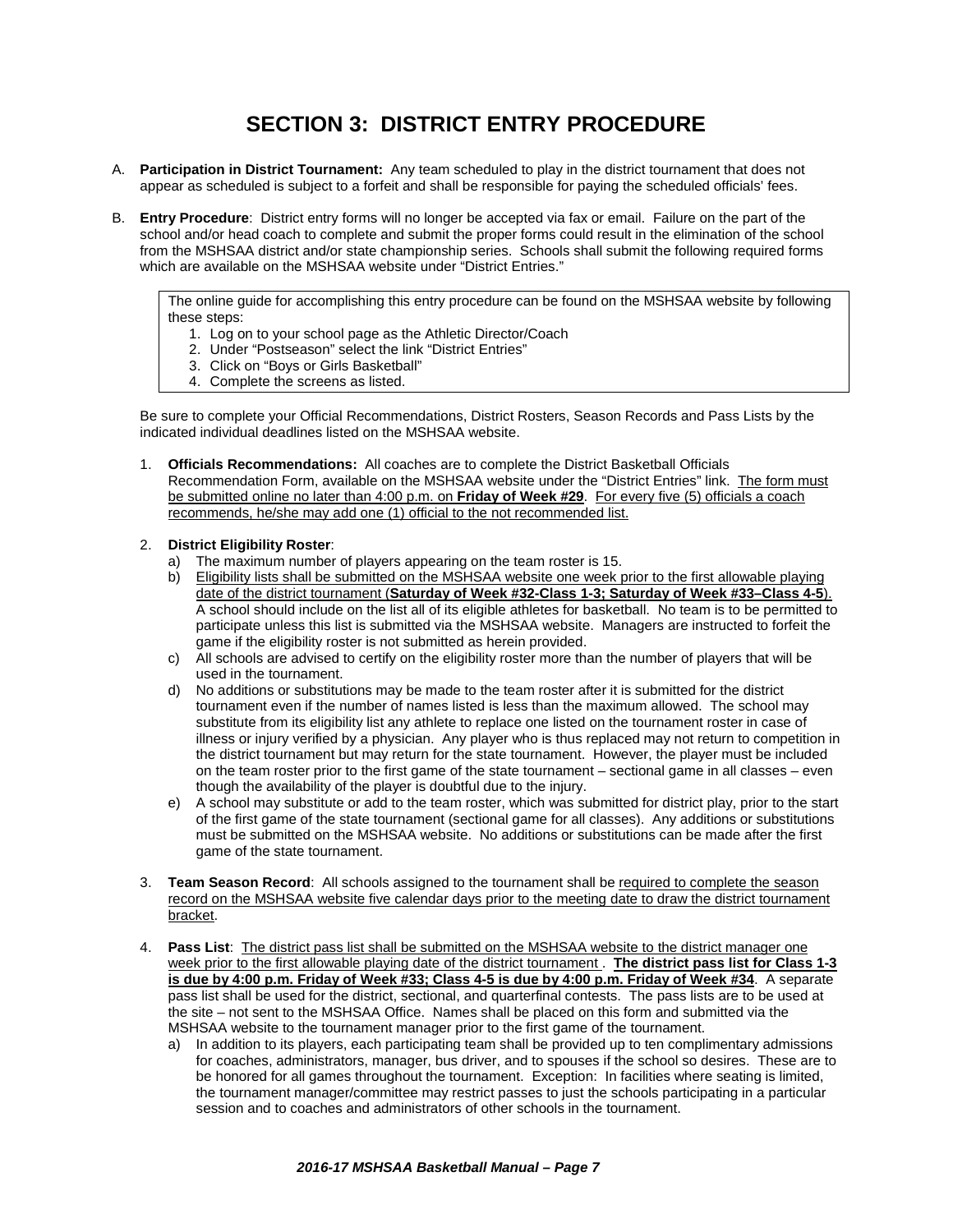- b) Varsity cheerleaders shall be admitted free to the district session their team plays provided they are in their official school cheerleader uniforms and are accompanied by their cheerleading coach. They must enter as a group with their coach to gain free admission. The number of varsity cheerleaders is to be verified by the school principal or superintendent. Only 12 cheerleaders will be allowed on the floor at the final site of the state tournament. If room permits at the district, sectional and quarterfinal games, more than 12 cheerleaders may be allowed on the floor at any one time. The tournament manager will decide how many cheerleaders may be permitted on the floor. The activities and performances of cheerleaders, pom-pon squads and similar groups are governed by MSHSAA By-Law 4.5 and are to be followed in district and state tournament games as well as throughout the regular season.
- c) Teachers, who are specifically assigned by their administrator to supervise student conduct at district tournaments, may be admitted free with the number to be allowed as follows--Classes 1 and 2: 4; Class 3: 5; Class 4: 6; and Class 5: 7. These supervisors shall be instructed by their principal to actively supervise the conduct of their students and shall work closely with the tournament manager. They shall be instructed to assist in keeping students off the playing floor following games when conduct problems sometimes arise. These persons must be on the pass list and wear identifying badges so the tournament manager will be able to communicate with them.
- d) MSHSAA Board of Directors passes issued to present and past Board members are to be honored for any MSHSAA event. MSHSAA Basketball Observer passes are to be honored for district, sectional and quarterfinal games.
- e) Host schools shall limit complimentary passes to tournament workers and members of the administration. Because of the abuse and impossibility of controlling the matter, the Board of Directors has ruled that professional educational organizations, e.g., MSTA or MNEA, membership cards, or other similar types of passes, shall not be honored as passes to the district or state basketball tournament series games.
- f) News media with proper credentials are to be admitted free.
- C. **Late Entries**: Managers are allowed to accept late entries until the time the meeting to draw the district tournament bracket commences. A late entry penalty fee of \$50 shall be assessed for late entries. No entries will be accepted after the meeting to draw the district tournament bracket begins. The district manager shall advise the MSHSAA in writing of any school that submits a late entry or fails to submit the necessary information for district seeding (non-participating teams). The MSHSAA shall invoice any school(s) owing a late entry penalty fee. All late entry penalty fees will be paid to the host school by MSHSAA.
- D. **Bracketing Instructions**: Boys teams and girls teams shall be separated and each district is actually two tournaments. The instructions below should be applied, and a separate bracket for boys and girls shall be used. Tournament committees are to draw brackets so that game schedules provide equity for all schools insofar as possible. Every attempt is to be made to schedule both semifinal games for boys on the same night and both semifinal games for girls on the same night. This will allow the winners an equal amount of time between the semifinals and finals. In the first round of district tournaments, boys and girls teams from the same schools should be scheduled, if possible, on the same night so as to save travel.
- E. **Seed Meeting**: Drawing of district tournament brackets: The district manager shall notify each school at least seven days prior to the meeting to draw the tournament bracket in accord with the following schedule:

CLASSES  $1, 2,$  and  $3$ **No earlier than Saturday of Week #31 No later than Saturday of Week #32**

CLASSES 4 and 5 **No earlier than Saturday of Week #32 No later than Saturday of Week #33**

1. The mandatory seeding procedure is to seed each spot individually starting with the #1 seed, followed by the #2 seed, continuing to the last seed. Schools may not vote for themselves in the seeding process. The district schools participating in the meeting shall take into account each team's win-loss record (varsity vs. varsity games only), head to head competition, caliber of competition, and common opponents they have played over the season. After the tournament director receives each school vote after each round, the tournament director must make each vote known to all participating coaches in the room. If a tie should occur, a second vote would be used to determine the seed but only the district schools who are not involved with the tie would participate in the second vote. If a tie remains, it shall be broken based on head to head competition of the tied teams. Should a tie still exist, a coin flip shall determine the seeds of the tied teams. This specific procedure shall be followed by district manager.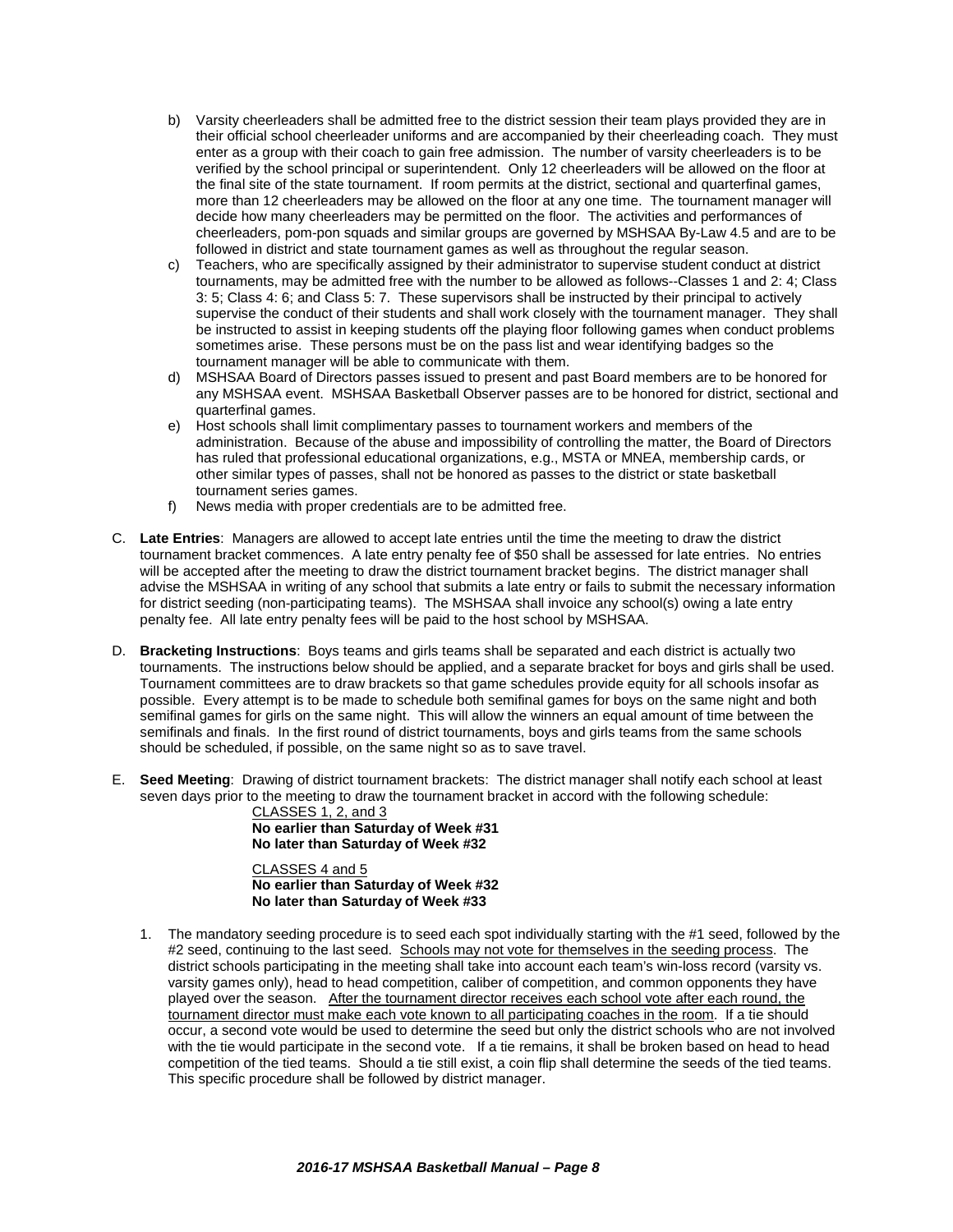- 2. All teams shall be seeded by the committee. In districts of eight or less teams, the teams shall be placed on the bracket according to seeding as illustrated by the Sample 8-Team Bracket on page 16 of this manual. Any byes are to be given first to the first-seeded team, then the second-seeded team, etc. In districts of nine or more teams, the teams shall be placed on the bracket according to seeding as illustrated by the Sample 16-Team Bracket on page 17 of this manual; any byes are to be given to the first-seeded team, then the second-seeded team, etc.
- F. **District Winner Statistical Information**: The MSHSAA staff strives to publish the most accurate materials for all Championship events. Since a majority of the information contained in Championship publications is submitted by qualifying schools, it is imperative that the MSHSAA office receive correctly-spelled names, accurate classifications (year in school), season results, statistics of participants and coaching information. The MSHSAA Board of Directors has approved a fine process for all late, incomplete or illegible submissions for MSHSAA Championship publications. Schools that do not submit their information to MSHSAA in a timely, legible, complete and accurate manner will be fined \$25 per offense (Board Policy #18). Electronic reports must be submitted by the appropriate deadline in the format and style included with the report instructions. It is the responsibility of the school to verify that MSHSAA has received its program information, team photo and any other required information by the appropriate deadline.

In addition to the appropriate roster and schedule information, the following statistical information will be requested for Basketball teams advancing past the district tournament:

| GP.        | Games Played by the Individual                                                         |
|------------|----------------------------------------------------------------------------------------|
| FG         | Total Field Goals Made (includes both two-point baskets and three-point baskets)       |
| <b>FGA</b> | Total Field Goals Attempted (includes both two-point baskets and three-point baskets)  |
| FG%        | Field Goal Percentage (field goals made divided by field goals attempted)              |
| 3pt        | <b>Three-Point Shots Made</b>                                                          |
| 3pt A      | <b>Three-Point Shots Attempted</b>                                                     |
| 3pt%       | Three-Point Percentage (three-point shots made divided by three-point shots attempted) |
| FT.        | Free Throws Made                                                                       |
| <b>FTA</b> | Free Throws Attempted                                                                  |
| FT%        | Free Throw Percentage (free throws made divided by free throws attempted)              |
| Ast        | <b>Assists</b>                                                                         |
| Reb        | Total Rebounds (including both offensive and defensive)                                |
| <b>RPG</b> | Rebounds Per Game Average (total rebounds divided by games played)                     |
| <b>Pts</b> | <b>Total Points Scored</b>                                                             |
| <b>PPG</b> | Points Scored Per Game (total points divided by games played)                          |

Note:

- (1) These numbers should represent all games played through the district tournament and will be required for teams advancing past the district tournament. Any statistical information to be found incomplete will result in a fine per Board Policy #18 as listed above.
- (2) Stats only need to be entered once prior to the Sectional game. The stats will not need to be updated after each playoff contest.
- (3) If you have any statistical questions, do not hesitate in contacting Jason West in the MSHSAA office by e-mailing [jason@mshsaa.org](mailto:jason@mshsaa.org) or calling (573) 875-1077.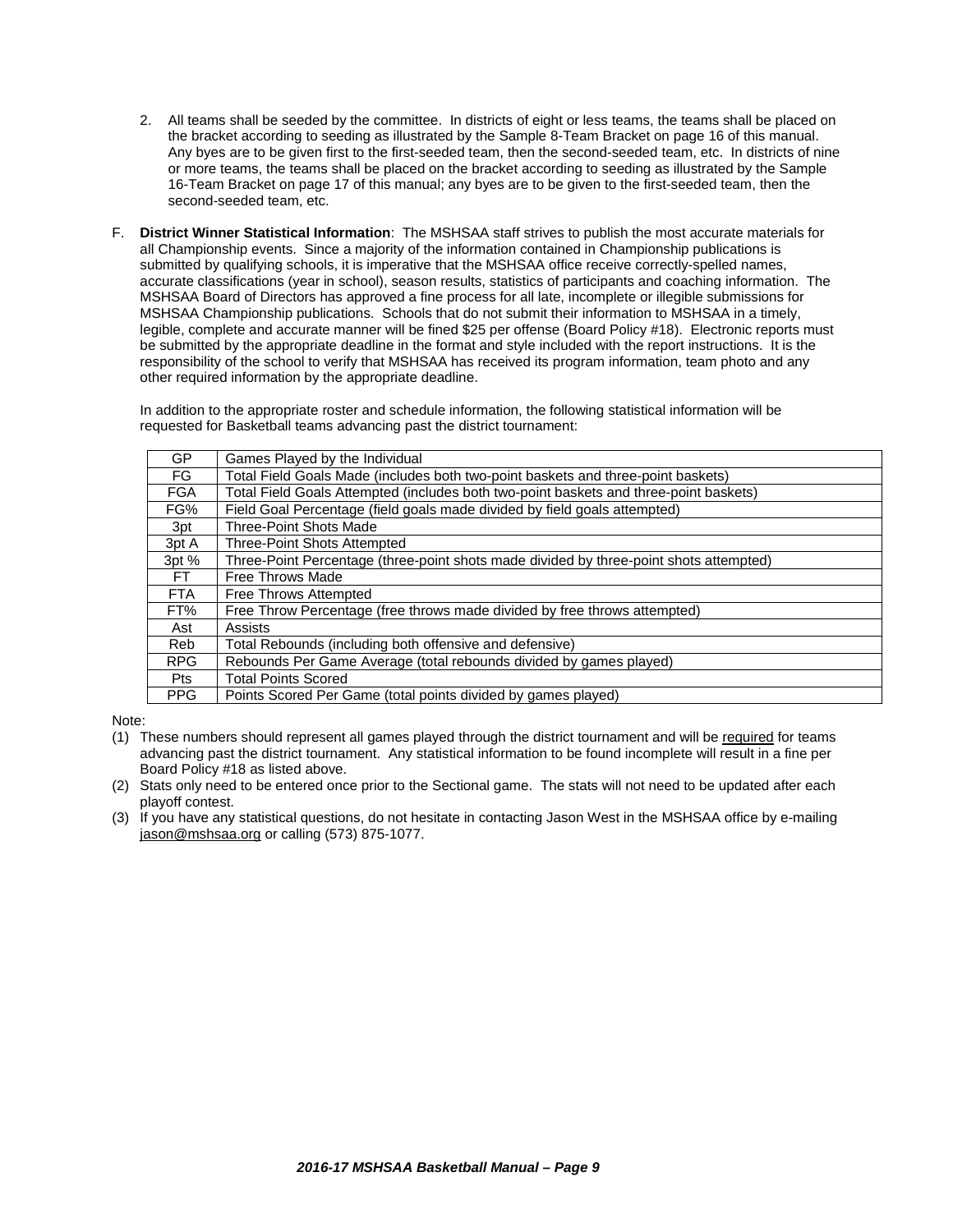## **SECTION 4: CHAMPIONSHIP SERIES SCHEDULE**

A. The district, sectional and state basketball tournaments (boys and girls) will be administered under a two-year (2016-17 and 2017-18) classification plan based on the enrollment in grades 9-12. The enrollment for all boys and girls schools shall be doubled for classification purposes. Schools will be divided into five classes for the boys and girls tournaments as follows:

| <b>CLASSIFICATION</b> | <b>ENROLLMENT LIMITS</b> |
|-----------------------|--------------------------|
|                       |                          |
|                       |                          |
|                       |                          |
| $Class 4 \dots 1$     | 558-1274                 |
|                       |                          |

**All Classes**: Sixteen district tournaments will be held to determine the teams to be included on the sixteen team state tournament bracket. The winners of the district tournaments will advance to the sectional round.

**Class 1**: The sectional round will be played on Tuesday at eight out-state sites. The sectional winners will advance to the quarterfinal round on Saturday at four out-state sites. The four quarterfinal winners will advance to the semifinal round at the Mizzou Arena and/or Hearnes Center at the University of Missouri-Columbia.

**Classes 2 and 3**: The sectional round will be played on Wednesday at eight out-state sites. The sectional winners will advance to the quarterfinal round on Saturday at four out-state sites. The four quarterfinal winners will advance to the semifinal round at the Mizzou Arena and/or Hearnes Center at the University of Missouri-Columbia.

**Class 4**: The sectional round will be played on Tuesday at eight out-state sites. The sectional winners will advance to the quarterfinal round on Saturday at four out-state sites. The four quarterfinal winners will advance to the semifinal round at the Mizzou Arena at the University of Missouri-Columbia.

**Class 5**: The sectional round will be played on Wednesday at eight out-state sites. The sectional winners will advance to the quarterfinal round on Saturday at four out-state sites. The four quarterfinal winners will advance to the semifinal round at the Mizzou Arena at the University of Missouri-Columbia.

- B. District tournaments shall be scheduled in accord with the committee's best judgment, including starting times for sessions. If afternoon games are scheduled, it is suggested that these sessions be scheduled after the school day closes.
- C. **Classes 1-3 district tournaments shall be scheduled between the Saturday of Week #33 and Saturday of Week #34. Classes 4-5 district tournaments shall be scheduled between the Saturday of Week #34 and Saturday of Week #35. Classes 4-5 may not play district games on Wednesday of Week #35.**
- D. Tournaments should be scheduled to begin during the week preceding, if necessary, to reduce the total number of teams (combined boys and girls) to 16 prior to Monday of the week listed above.
- E. The tournaments are to be scheduled to allow 1.5 hours per game with a minimum of 15 minutes between games when behind schedule.
- F. Boys and girls teams from the same school are assigned to the same district tournament. In sessions where boys and girls teams are involved, the schedule should alternate girls than boys as much as possible up to the semifinal rounds. Every attempt is to be made to schedule both semifinal games for boys on the same night and both semifinal games for girls on the same night. This will allow the winners an equal amount of time between the semifinals and finals. District committees still have the option to schedule all girls and/or boys sessions if it better serves the schools in their tournament with regard to travel, crowd control, etc. Girls and boys teams are assigned to the same districts so they can travel together. At least your first round schedule should reflect this as much as possible.
- G. Each tournament will be under the control and direction of the manager appointed by the Board of Directors who will in turn select two or more other committee members from participating schools other than the host school. As many conferences as possible shall be represented as well as both boys and girls teams (schools).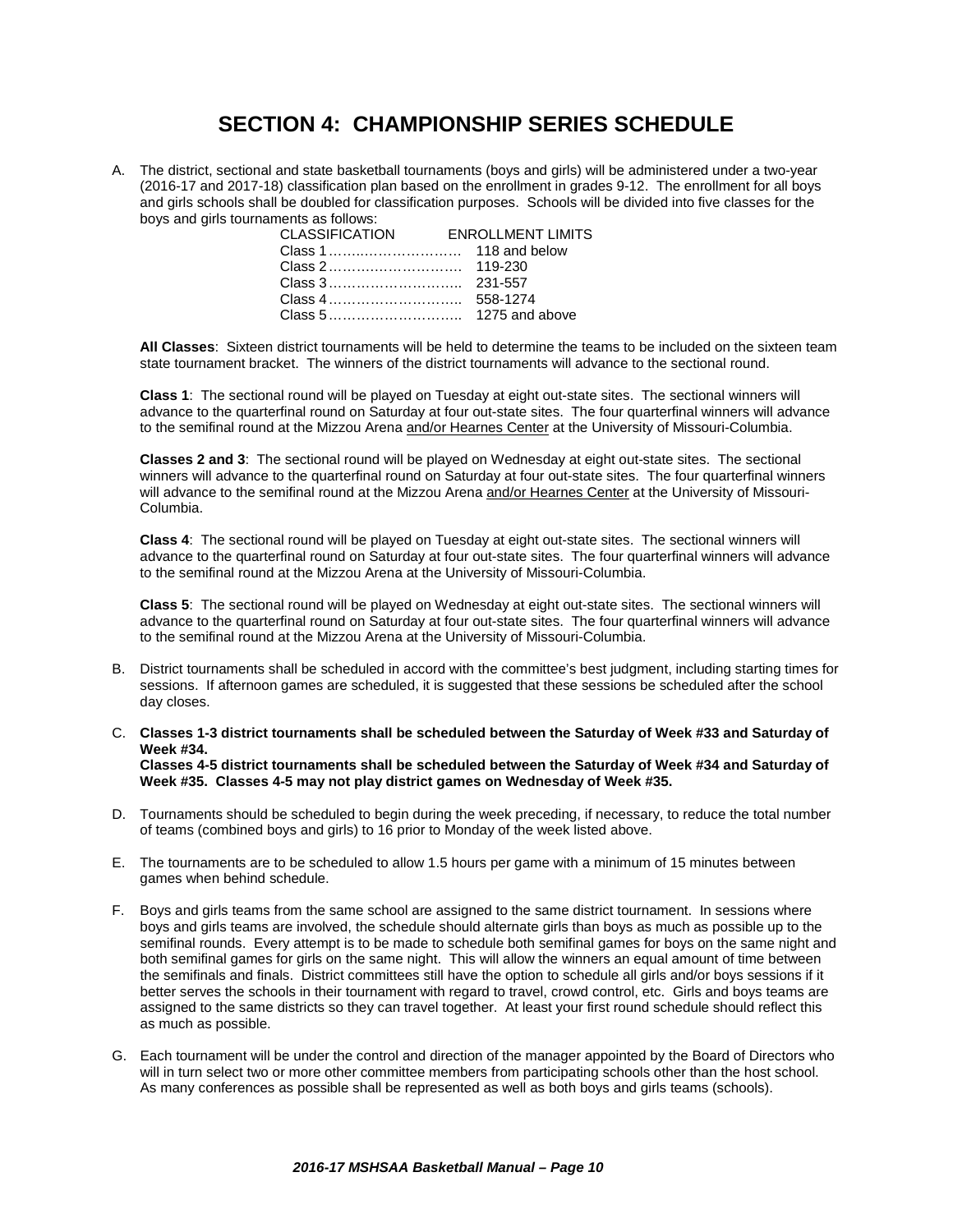- H. Tournaments will be conducted on the single elimination plan. There will be no third-place game in the district tournaments.
- I. No more than 15 players may be in uniform for district and state basketball games.
- J. The official game ball for all district tournaments will be the Spalding Top-Flite TF1000 Legacy Basketball 74-7169 for boys and the Spalding Top-Flite TF1000 Legacy Basketball 74-7359 for girls**.** One of each of these balls will be provided to the district managers. (These balls will also be used in the state tournament, from district rounds through the finals.)
- K. MSHSAA Guidelines for Fan/Spectator Support Items: See Appendix H.
- L. It shall be the responsibility of schools to eliminate such athletic pranks or activity involving destruction and/or theft of game equipment and materials. Any such acts shall be considered gross acts of unsporting conduct to be considered under the MSHSAA Athletic By-Laws.
- M. The following Board of Directors policy shall be applied: (1) Nets are not to be cut or removed as part of a ceremony; (2) If the nets are desired as a trophy, the administrator of the host school should be asked for them and should be paid the price of a new set of nets; and (3) If nets are secured by the winning school in this manner, they shall be removed following the tournament and not during the time the act will be witnessed by student and adult spectators.
- N. Assignment of each team's bench and pre-game warm-up basket is to be predetermined by the tournament manager/committee and all teams notified in advance. The recommended procedure is to let the "home" team for each game sit on the bench which the host school utilizes during the regular season and conduct their pregame warm-up at the basket at the opposite end of the floor. Teams are to conduct pre-game and half-time warm-up on their half of the floor only. If jogging or running is part of their warm-up drills, then it is to be confined to their half of the court. Teams are to refrain from circling the entire floor when they enter the court to warm-up. Teams leaving their locker rooms and entering the court are to proceed to their warm-up end of the court by the most direct route and at no time are they to pass underneath their opponent's basket. Officials are to enforce this once their jurisdiction begins by rule by assessing the head coach a technical foul. Tournament managers are to notify schools of this in advance and enforce it.
- O. Participating teams are not permitted to warm-up at half-time of any games except the ones in which they are playing.
- P. Recent additions to the MSHSAA Basketball Manual Terms and Conditions:
	- 1. No practice sessions are allowed at the district host site before or during the district tournament for all nonhost schools assigned to the district.
	- 2. **Continuous Standing**: The following criteria shall be used when allowing continuous standing:
		- a) At least one empty row must serve as a buffer between the floor and the student sections.
		- b) The student sections shall be specifically marked and separated (such as by rope, pennants or other barrier) from the general spectator seating areas.
		- c) The student sections shall be cleared out at the conclusion of each game for use by the schools playing the next contest. If a school is playing back-to-back games with its boys and girls teams, that school may remain in its section for both contests, as long as remaining in that section does not conflict with criteria d) below.
		- d) In the interest of sportsmanship and positive behavior, the student sections for competing teams shall not be adjacent to each other, directly behind either goal or directly behind the bench of the opposing team.
		- e) The student sections shall be placed in locations that minimize the obstruction of other patrons when the students stand in unison.
		- f) Sportsmanlike behavior is expected at all times from the student section.
		- g) An administrator with the responsibility of supervising students should be present at all contests involving that particular school and be present throughout the contest in the vicinity of the student section or in an area designated by the host site administrator.
		- h) An administrator from each participating school, the host site administrator and a representative of the game officials shall meet prior to game time to reiterate the site's guidelines for student cheer and spirit groups, discuss the sportsmanship goals of the contest, and confirm the physical location of the school administrators during the contest.
	- 3. Spectators shall not storm the court in celebration at the conclusion of any district or state tournament series contest.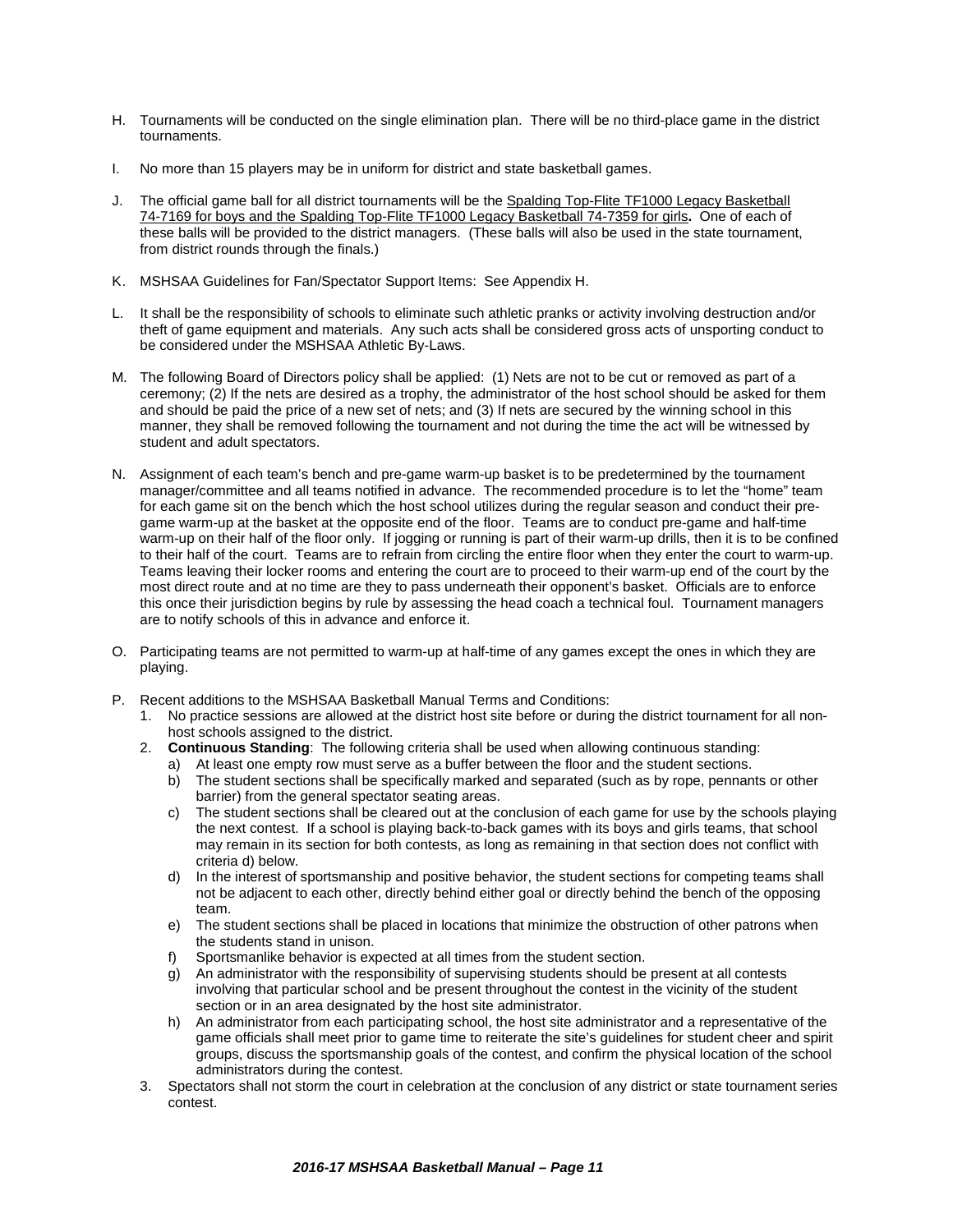- Q. **Policies Regarding Forfeited Tournament Games**: In case of forfeiture of tournament games, the following policies shall be applied:
	- 1. If the school receiving the forfeit made the trip, its fans would have made the trip and the school shall receive its game share and mileage for the forfeited game.
	- 2. A school that does not make a trip and forfeits a game shall not receive a game share or mileage.
	- 3. Officials shall be paid for the forfeited game unless notified in advance.
	- 4. The host school shall receive the per-game stipend for all forfeited games for which officials are paid. If officials are not paid because of being notified in advance, the host school shall not receive the per-game stipend.
- R. **Class 1 sectionals will be played on Tuesday of Week #35; classes 2 and 3 sectionals on Wednesday of Week #35. Classes 1, 2, and 3 quarterfinals will be played on Saturday of Week #35. Class 4 sectionals will be played on Tuesday of Week #36. Class 5 sectionals will be played on Wednesday of Week #36. Classes 4 and 5 quarterfinals will be played on Saturday of Week #36.**

SHOW-ME SHOWDOWN I SCHEDULE SHOW-ME SHOWDOWN II SCHEDULE Classes 1, 2, and 3 Classes 4 and 5 MIZZOU ARENA and HEARNES CENTER<br>
University of Missouri-Columbia 
University of Missouri-Columbia University of Missouri-Columbia<br>Thursday, Friday and Saturday of Week #36

Classes 1, 2, and 3 semifinal games will be Classes 4 and 5 semifinal games will be Specific game times will be included with the Specific game times will be included with the district assignments on the MSHSAA website. district assignments on the MSHSAA website.

**Thursday, Friday and Saturday of Week #36 Thursday, Friday and Saturday of Week #37**

played on Thursday; consolation games will be played on Thursday or Friday; finals and consolation played on Friday and finals on Saturday. games will be played on Friday or Saturday.<br>Specific game times will be included with the

- S. **Information on State Play**: The following is some general information that will be of help to schools that qualify for sectional, quarterfinal and final site state tournament play.
	- 1. A manager, selected by the Board of Directors, will be in charge of each sectional, quarterfinal and final site state tournament session.
	- 2. Each team that qualifies for sectional play will be provided a packet of instructions by the district tournament manager. Your sectional tournament manager will have additional instructions that will be given to you upon arrival. Winners of the sectional round will be provided packets at the end of each session. Open immediately!
	- 3. Game officials for sectional, quarterfinal and final site state games will be contracted by the MSHSAA. Officials' names and game assignments will be provided for site managers.
	- 4. Practice sessions at the tournament site for sectional and quarterfinal games are to be arranged only if an opponent played on the floor in a district or a sectional game, or if the game should be scheduled on the opponent's home floor.
	- 5. The local manager should be contacted about any information that is needed and is not included in the tournament packet of instructions for that session.

#### T. **Admission Charge** (age six and above):

| Districts: \$5.00      |                                                                                        |
|------------------------|----------------------------------------------------------------------------------------|
|                        | Sectionals: \$7.00 (1 boys, 1 girls games session) + Ticket Surcharge, if applicable   |
|                        | \$7.00 (2 boys, 2 girls games session) + Ticket Surcharge, if applicable               |
|                        | Quarterfinals: \$7.00 (1 boys, 1 girls game session) + Ticket Surcharge, if applicable |
|                        | \$7.00 (2 boys, 2 girls games session) + Ticket Surcharge, if applicable               |
| Semifinals and Finals: | \$9.00 per session (6 games)                                                           |

U. **Cell Phone Policy**: During all district, sectional, quarterfinal games in all sports the local tournament manager shall be responsible to post signs outside and inside of each locker room indicating "Cell Phone Use is Prohibited in the Locker Room at all MSHSAA Events."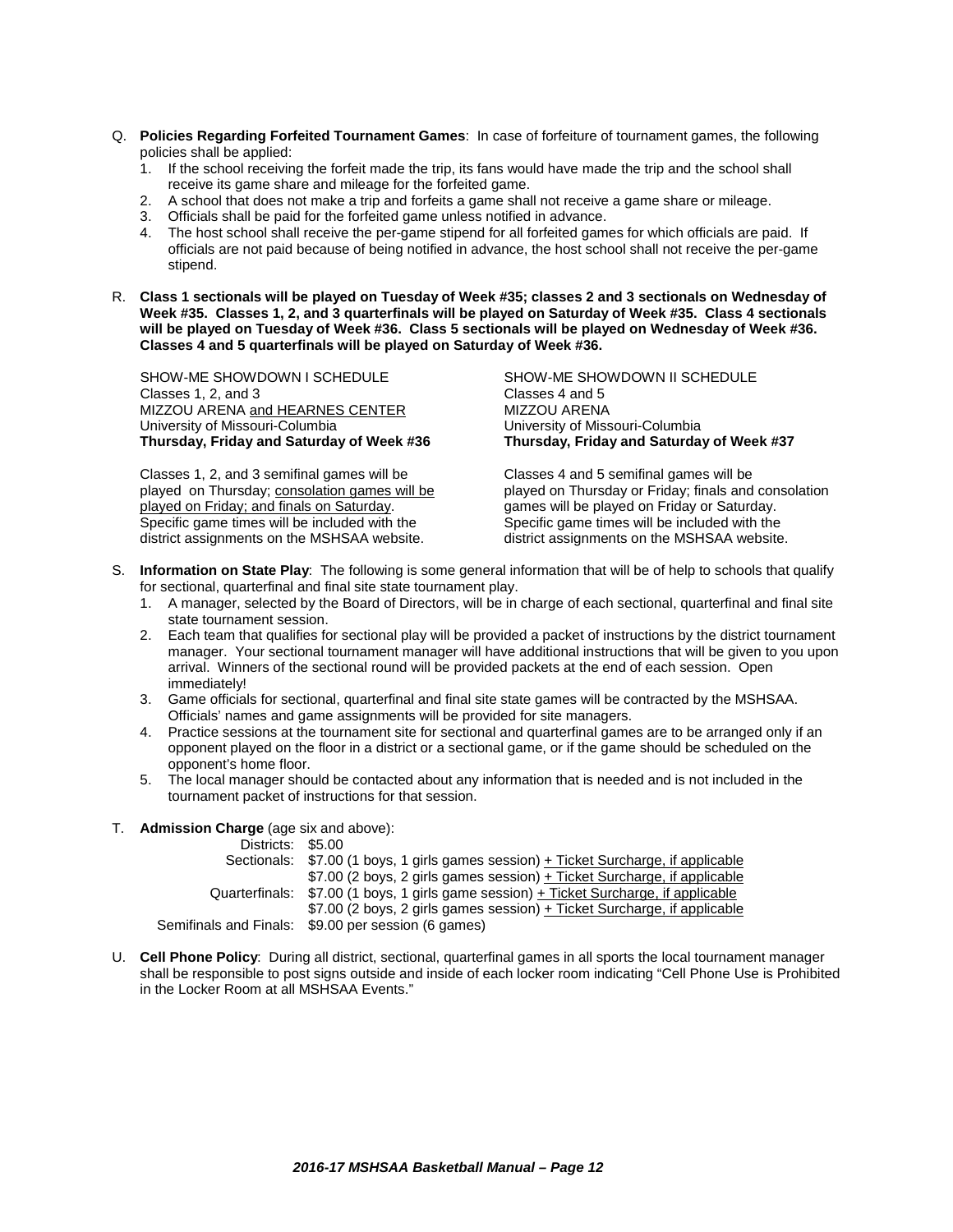## **APPENDIX A: CONCUSSION EDUCATION AND MANAGEMENT PROTOCOL**

#### **Education**

Concussions are common in sports. The Missouri State High School Activities Association (MSHSAA) believes that education of coaches, officials, athletes, and their parents or guardians are key to safely returning a student athlete to play. Appropriate immediate care after a suspected concussion, and follow up incorporating a multidisciplinary team that includes the coach, parent or guardian, athlete's physician, team physician and athletic trainer (if available), and school representatives, also are important for the proper management of a sport-related concussion.

Each school district will receive educational materials for coaches, athletes, parents, and school officials, required forms for student athlete participation and parent/guardian consent, and recommended medical clearance forms for return to play.

Annually, MSHSAA member school districts will ensure that every coach, student athlete, and parents or guardians of a student athlete completes a concussion and head injury information sheet and returns it to the school district prior to the student athlete's participation in practice or competition. Officials will receive training from their parent organization. Each official's organization will require annual concussion training and maintain a signed head injury information sheet for each official.

#### **Recognition and evaluation of the athlete with a concussion**

- 1. Recognition of the signs and symptoms of a concussion is important. Every member of the team-athlete, teammates, coaches, parents or guardians, officials, athletic trainers, and team physicians have a duty to report a suspected concussion. Not all school districts have medical personnel available to cover every practice and competition; therefore, the coach is the person in the best position to protect the player and must be aware that not all student athletes will be forthcoming about their injury.
- 2. An official shall not be responsible for making the diagnosis of a concussion. The official can assist coaches and medical staff by recognizing signs and symptoms of a concussion and informing the coach and medical staff of their concerns.
- 3. The coach, ATC, or physician on site should evaluate the athlete in a systemic fashion :
	- a. Assess for airway, breathing, and circulation (basic CPR assessment)
	- b. Assess for concussion
		- i. Any unconscious athlete should be assumed to have a severe head and/or neck injury and should have their cervical spine immobilized until a determination can be made that the cervical spine has not been injured. If no medical professional can make the assessment, the athlete should be transported to an appropriate emergency care facility.
		- ii. A conscious athlete with no neck pain can be further evaluated on the sideline.
- 4. An athlete experiencing ANY of the signs/symptoms of a concussion should be immediately removed from play. Signs/Symptoms of a concussion include :

| <b>PHYSICAL</b>      | <b>COGNITIVE</b>                | <b>EMOTIONAL</b>   |
|----------------------|---------------------------------|--------------------|
| Headache             | Feeling mentally "foggy"        | Irritability       |
| Nausea/Vomiting      | Feeling slowed down             | Sadness            |
| Dazed/Stunned        | Difficulty concentrating        | More emotional     |
| Balance problems     | Difficulty remembering          | <b>Nervousness</b> |
| Visual problems      | Forgetful of recent information |                    |
| Fatigue              | Confused about recent events    |                    |
| Sensitivity to light | Answers questions slowly        |                    |
| Sensitivity to noise | Repeats questions               |                    |

5. Evaluation

a. Following any first aid management, the medical team, or coach in the absence of medical personnel, should assess the athlete to determine the presence or absence of a concussion. The SCAT (Sideline Concussion Assessment Tool) and SCAT3 are effective assessment tools that are readily available and can assist with the assessment.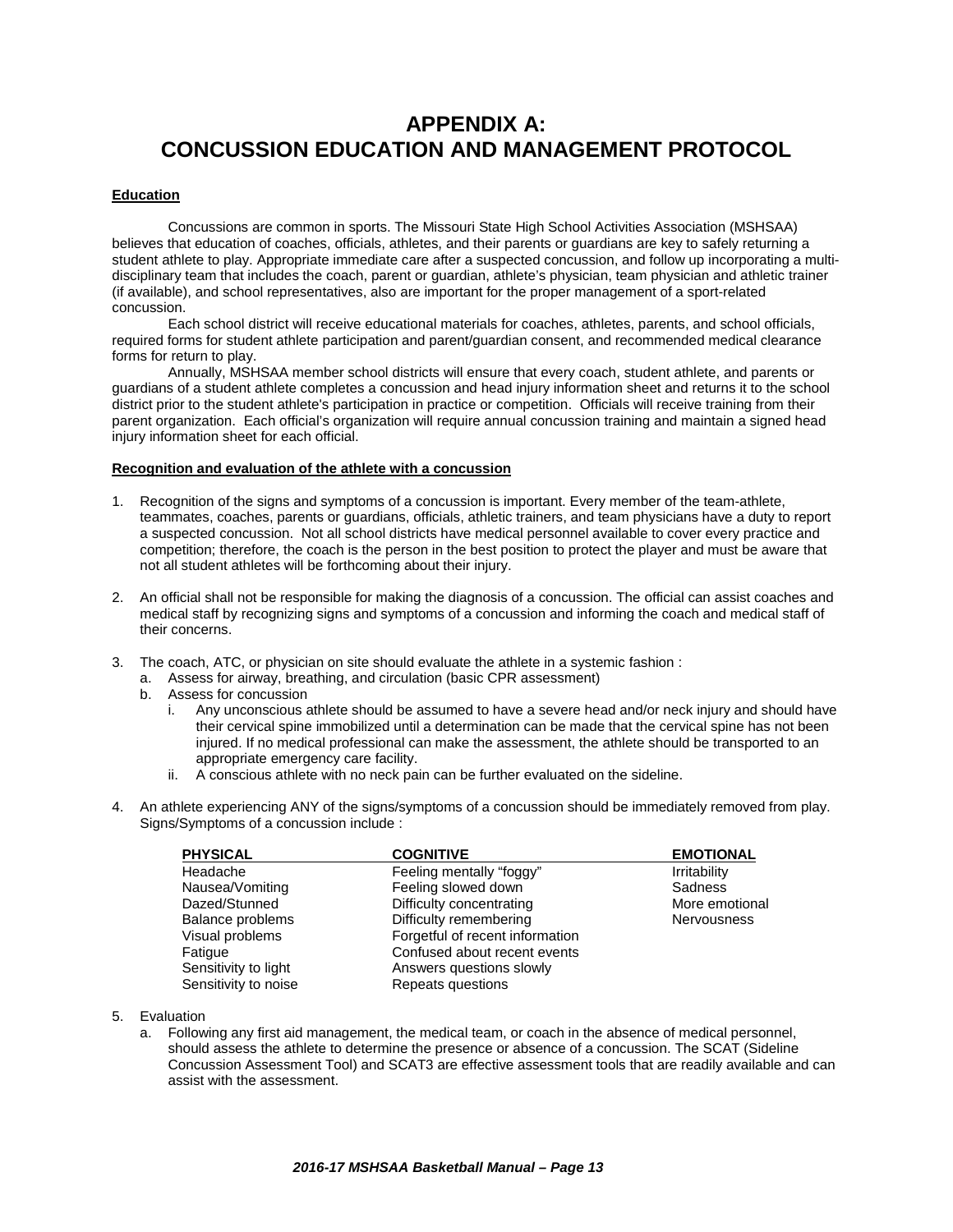- b. The athlete should be monitored for worsening or change in signs and symptoms over the next 24 hours. Instructions should be given to the parent or guardian as to signs and symptoms that may require further or more emergent evaluation.
- 6. Management of a concussion and return to play
	- a. An athlete determined to have a concussion or have concussion-like symptoms will be removed from practice or competition and is not allowed to return to practice or competition that same day.
	- b. If an athlete displays concussion-like signs or symptoms, the athlete should be assumed to have a concussion until further medical evaluation can occur. "WHEN IN DOUBT, SIT THEM OUT!"
	- c. Written clearance from a physician (MD or DO), Advanced Nurse Practitioner in written collaborative practice with a physician, Certified Physician Assistant in written collaborative practice with a physician, or Certified Athletic Trainer in written supervision of a physician, must be provided prior to return to play.
	- d. Following a concussion, the athlete should have both physical and cognitive rest until symptoms have resolved.
	- e. An athlete must be asymptomatic at rest and with exertion prior to return to play
	- f. A graduated return to play protocol has been outlined by the Third International Concussion in Sport Group Statement (2008, Zurich), is recommended by the NFHS (nfhs.org), and may be used to guide return to play following medical clearance.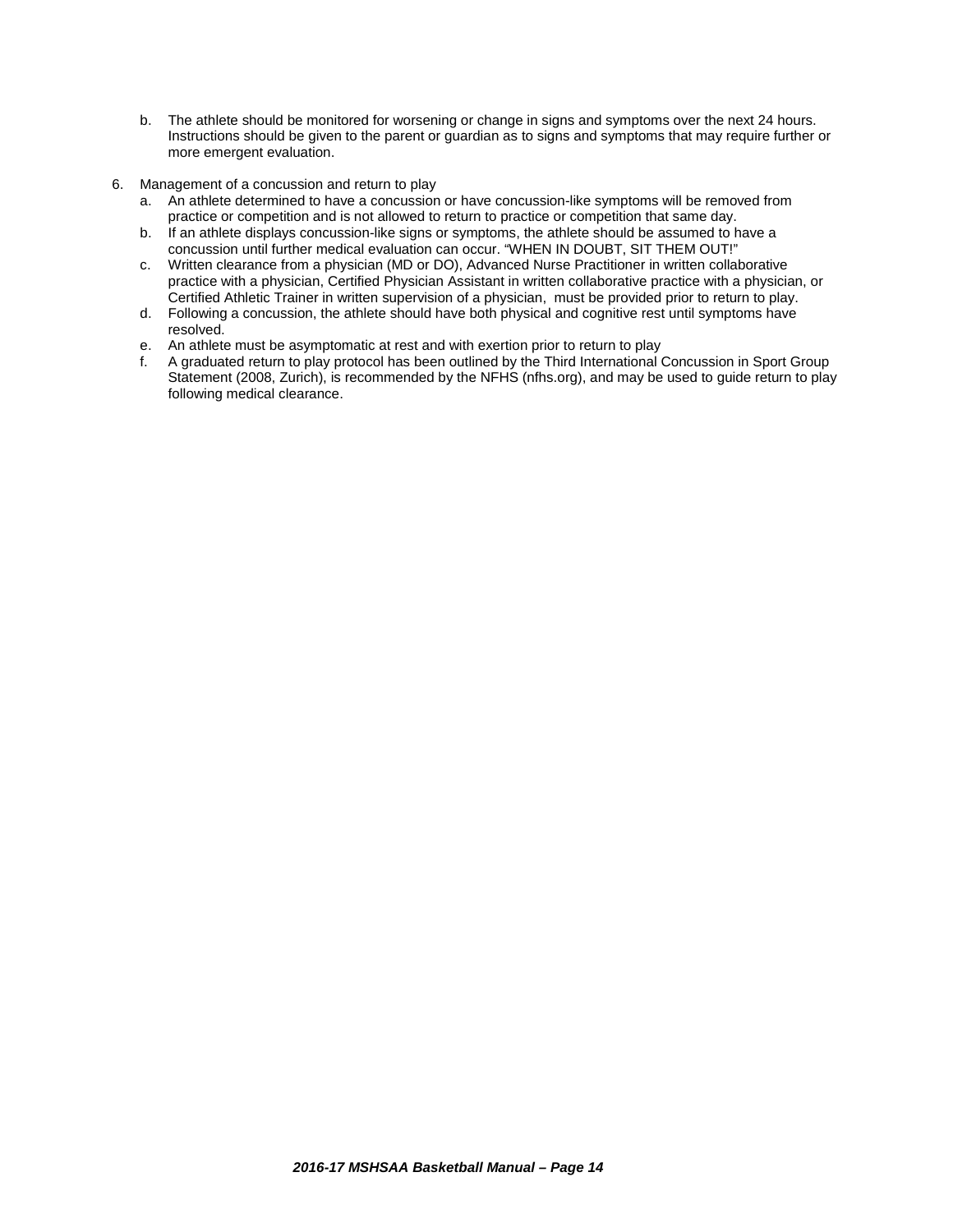## **APPENDIX B: DISTRICT HOST AND SITE SELECTION PROCESS**

#### A. **General Criteria: The following district site selection process shall be used for Basketball.**

- 1. Assignments of schools to specific districts shall be established by MSHSAA staff at the beginning of each two-year classification period. These assignments will remain constant unless it becomes necessary to modify assignments as determined by the MSHSAA staff.
- 2. The MSHSAA staff shall select one Athletic Administrator or Principal (per district) to serve as the chairperson who shall coordinate the site selection process for each activity.
- 3. The chairpersons will be contacted and confirmed via email by the MSHSAA staff.
- 4. Each chairperson shall review the list of schools assigned to his/her district on the MSHSAA website under the district assignments link.
- 5. Each chairperson will contact all athletic administrators of schools assigned to the specific district and arrange for a meeting (face-to-face is preferred but telephone conference call, email, fax, ballot, etc. is acceptable) to select the host site(s). MSHSAA shall incur no expense in conjunction with this meeting.
- 6. The request shall be to select the host site(s) for both years of the two-year classification cycle in most sports. The host site may be the same for the two year cycle, or a different school each year. Some activities have school participation levels that fluctuate too much to have the host site assignment made for two years. Those activities will be indicated in the sports specific information provided by the MSHSAA staff.
- 7. Specific criteria shall be established and published in each MSHSAA activity manual. The chairperson and school representatives shall follow the specific criteria to determine the appropriate course of action to be followed when selecting the district host site(s).
- 8. The district chairperson shall notify the MSHSAA office, via email, by the established deadline and indicate the selected host site(s) and manager's information for the two-year classification period (unless otherwise indicated in the specific activity criteria).
- 9. The MSHSAA staff shall review the submitted host sites for any necessary adjustments and final approval. The MSHSAA staff and/or Board of Directors shall select the host site when a district committee is unable to reach agreement or the Board determines a suggested site is unacceptable due to site constraints. A neutral site may only be used, provided there is prior approval from MSHSAA, due to confirmation of inadequate facilities at the assigned district schools or unusual circumstances. The neutral site shall be at no additional expense to MSHSAA.
- 10. Following final approval, host sites shall be added to the district assignments link and the district manager's packets shall be forwarded to each district manager within an appropriate time frame to allow for proper administering of the event.

#### B. **Specific Criteria for Basketball Districts**

- 1. Seating capacity shall be adequate to accommodate anticipated attendance.
- 2. Adequate off-street parking available for the seating capacity of the facility is required.
- 3. The site facility(s) must be in compliance with the Title III of the Americans with Disabilities Act as a place of public accommodation is required.
- 4. Adequate concessions available for spectators is required.
- 5. Four team locker rooms and private dressing facilities for game officials are preferred.
- NOTE: A neutral site may only be used, provided there is prior approval from the MSHSAA, based upon confirmation of adequate facilities at the assigned district schools or unusual circumstance. The neutral site shall be at no additional expense to the MSHSAA.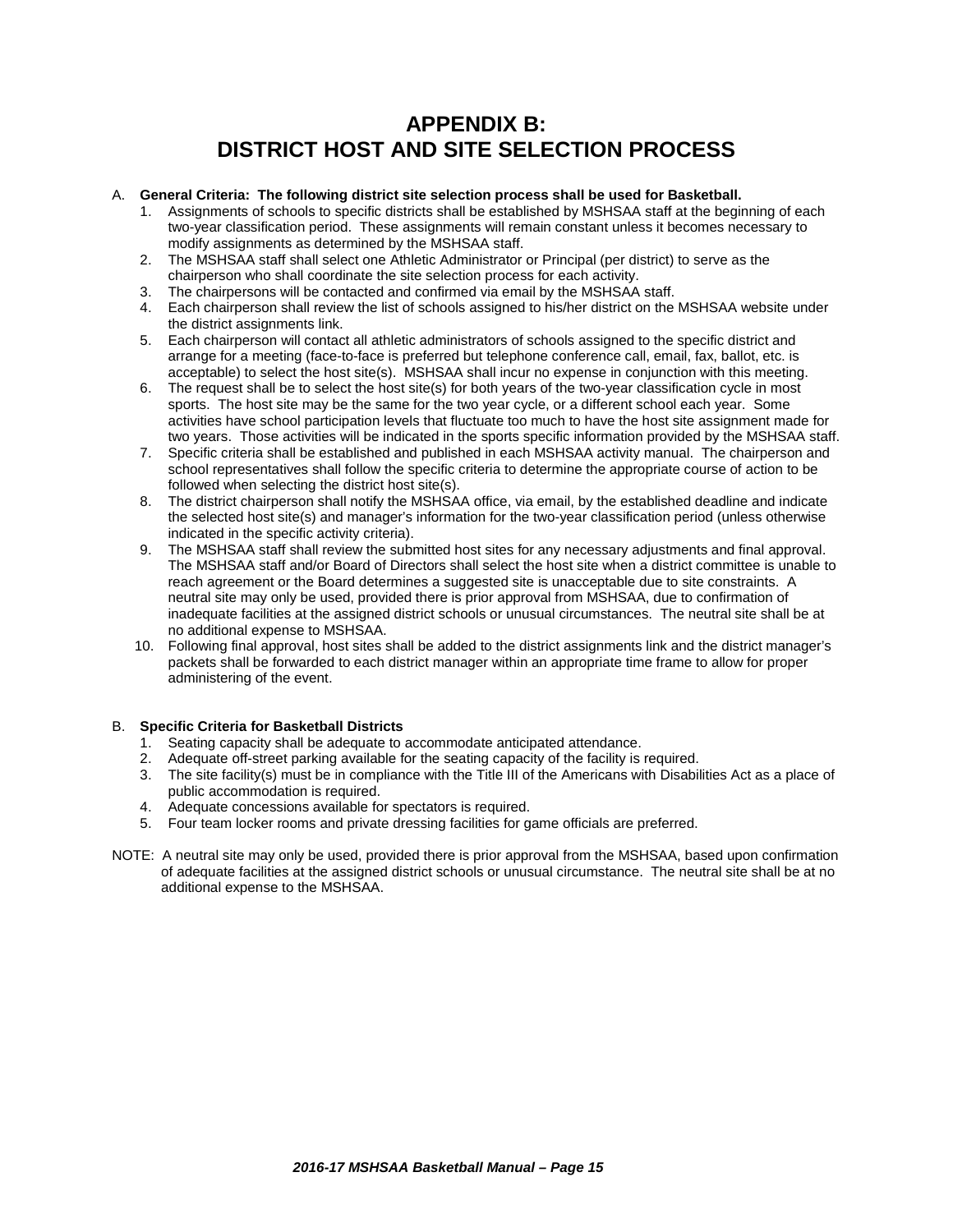# **APPENDIX C: SAMPLE BRACKETS**

### **SAMPLE 8-TEAM BRACKET**

(To be used in districts of 8 or less teams.)

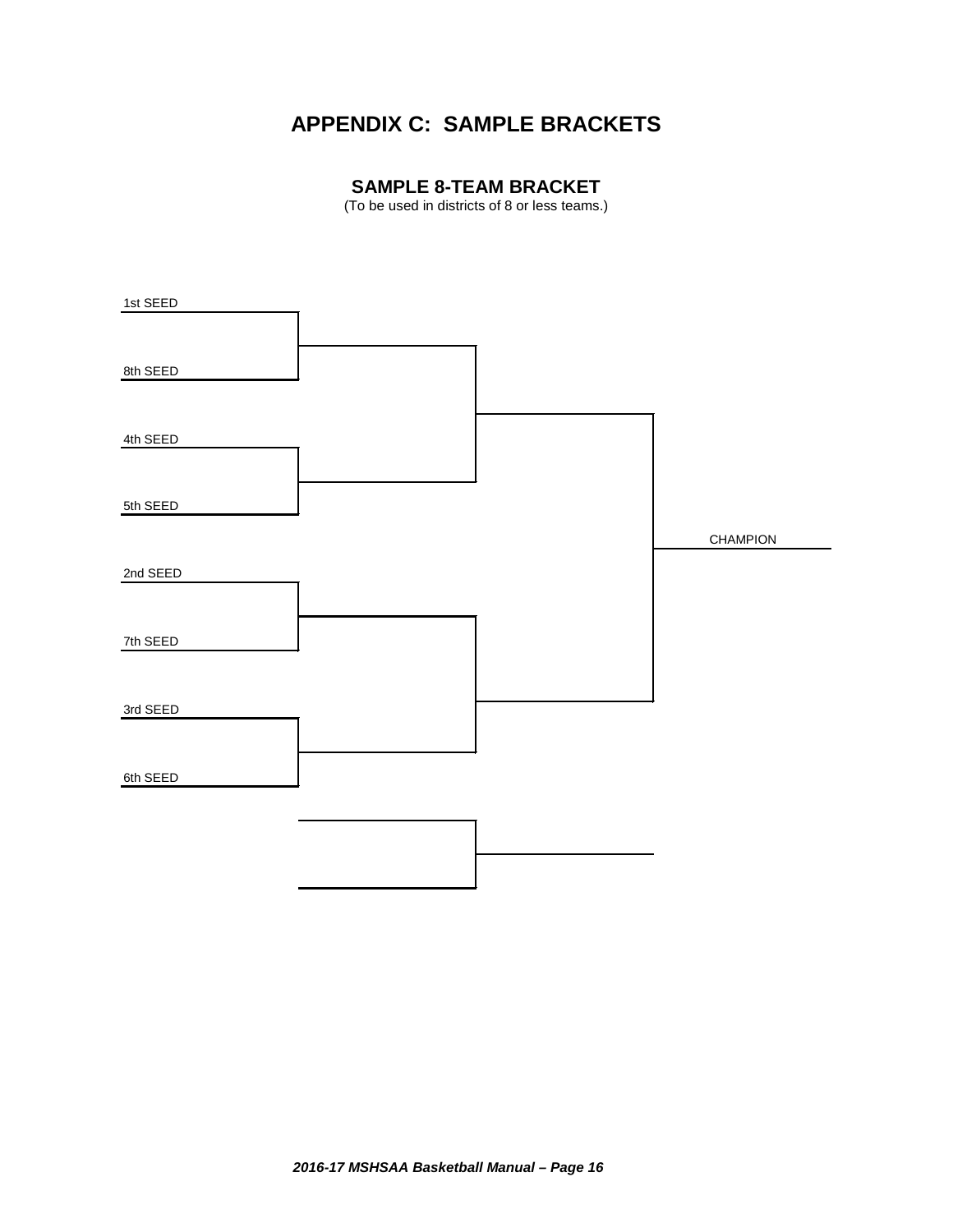## **SAMPLE 16-TEAM BRACKET**

(To be used in districts of 9 or more teams.)

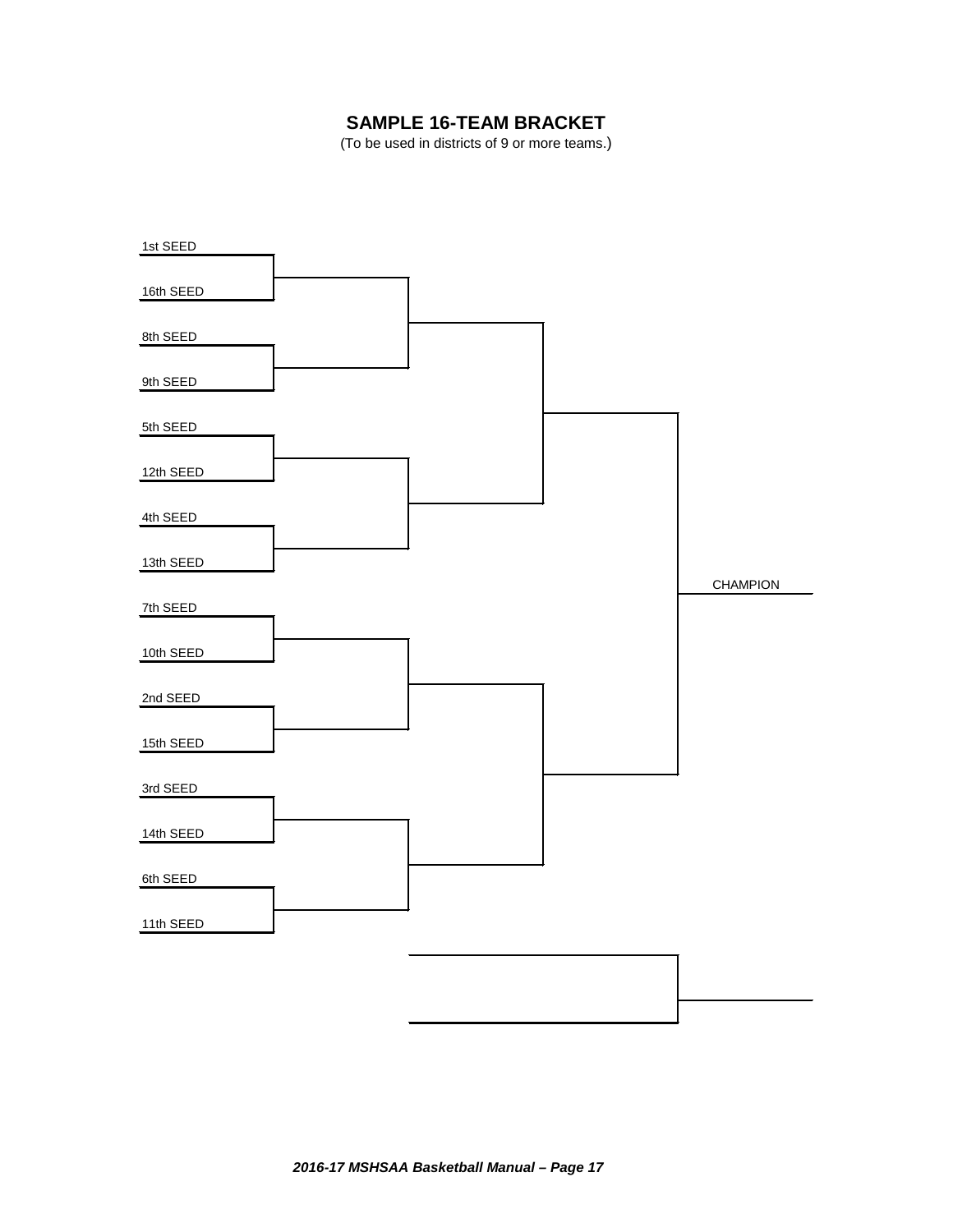# **APPENDIX D: MSHSAA VIDEOTAPING POLICY**

#### 1. **Videotaping/Filming by Spectators**

- a. Videotaping/filming shall be limited to personal use and shall not be used for scouting, coaching or commercial purposes.
- b. Spectators videotaping/filming shall not interfere with the view of the contest by other spectators.
- c. The contest and/or tournament site shall not permit the use of more than the seating space for which the spectator has paid (when seating is needed).
- d. The contest and/or tournament site accepts no liability for damage or theft of spectator equipment or any injury as a result of the privately owned equipment.
- e. Spectators may use equipment only in the spectator seating area.
- f. Spectators shall supply their own sources of power. The site management will not be expected to provide sources of power.
- g. Violation of these standards may result in the removal of the offender(s) from the premises.

#### 2. **Videotaping/Filming by School Representatives**

- a. A school or a school representative may videotape/film a regular season contest in which the school team is participating. Such videotape/film may not be used for coaching purposes until after the contest is completed and in accordance with specific National Federation Rule Book restrictions for each sport.
- b. A school or school representative may videotape/film a regular season tournament or contest between other school teams, provided prior arrangements have been made with the event manager or provided it is done at the expense of the school. The official school representative should check in with the event manager upon arrival to the site to arrange the setup location for the video equipment and to review any site-specific requirements.
- c. Videotaping/filming of an MSHSAA sponsored contest and/or tournament by personnel from one of more of the actual participating schools is permitted provided prior arrangements are made with the event manager, and it is done at the expense of the school involved. A maximum of one individual per school is permitted to videotape/film unless the contest manager determines space is available for additional cameras. The official school representative should check in with the event manager upon arrival to the site to arrange the setup location for the video equipment and to review any site-specific requirements.
- d. An official school representative may videotape a district or state playoff series event involving other school teams, provided prior arrangements have been made with the event manager and provided it is done at the expense of the school. A maximum of one individual is permitted to videotape and should expect to use a battery pack as his/her sole power source. The official school representative should check in with the event manager upon arrival to the site to arrange the setup location for the video equipment and to review any site-specific requirements. The host facility is not required to provide a power source or other accommodations for videotaping.

#### 3. **Videotape/film shall not be used for the purpose of protesting a contest.**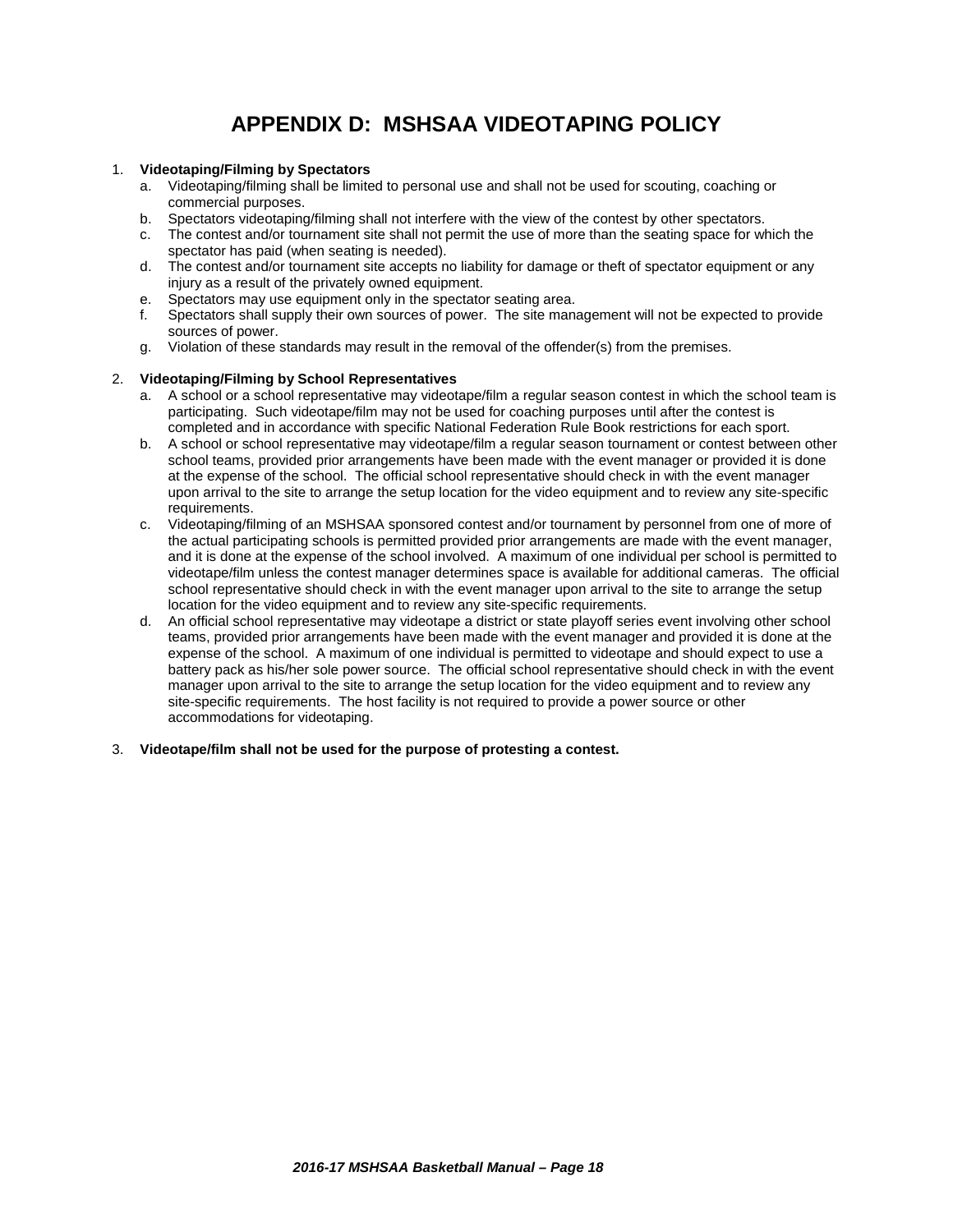## **APPENDIX E: PROTEST PROCEDURE**

- 1. **Protest Procedure** (MSHSAA Board Policy): The Board of Directors adopted the following policy, March 1997, to address protests. The Board acknowledges that mistakes are made by officials in judgment and even sometimes in misapplication of game rules. However, the decisions rendered by officials at the contest site are to be final and any further process other than the one outlined below would not truly serve a useful purpose in the overall scope of high school athletics.
	- a. Within the procedures established within each individual sport rule code, the head coach must request a review of an official's application of a rule through appropriate channels.
	- b. If, after the review is complete, the coach still believes there has been a misapplication of a rule by a contest official(s), the coach shall then file a formal verbal protest with the game officials who will then notify the opposing coach immediately of the protest. A coach shall not protest a decision of judgment.
	- c. Following this notification of protest, the head coach shall be allowed approximately ten minutes to use his/her National Federation Rules Book, National Federation Case Book, MSHSAA Rules Meeting Announcements and/or MSHSAA Sport Manual to locate and show the game official(s) the appropriate rule reference which clarifies a misapplication of the game rule. If the head coach does not have personal copies of the above mentioned materials at the game site or the specific rule reference(s) or case book play(s) cannot be located within the maximum allowable ten minutes, the protest shall automatically be disallowed and the game shall continue from the point of interruption. If a rule reference(s) or case book play(s) is found that indicates a misapplication of a rule has occurred, the official's decision shall be corrected at that time before any further action occurs, and the contest shall be resumed from the point of interruption after the correction as provided in the contest rules. When appropriate, the game officials may assist the head coach in locating appropriate rule and case book references.
	- d. All protests shall be resolved at the contest site before any further game action occurs.
	- e. Protests that are not filed in a timely manner by that sport rule code shall be automatically disallowed.<br>f. The MSHSAA Board of Directors and/or staff shall not review contest protests.
	- The MSHSAA Board of Directors and/or staff shall not review contest protests.

#### 2. **Application of Protest Procedure**

- a. **Introduction**: Protests rarely occur and the new protest procedure policy is not intended to increase the frequency of protests. It is however, intended to resolve the protest on site. For this to occur the following must take place:
	- i. Coaches and officials must be professional with each other. This should be a non-confrontational conference.
	- ii. As stated above, protests involve application of rules only not judgment calls. (Examples of items which could be protested: Football – penalizing 5 yards instead of 15 yards; Wrestling – allowing one minute for injury time instead of two minutes; Softball – allowing only two charged defensive conferences instead of three.) (Examples of items which could not be protested: Football – pass interference; Wrestling – stalling; Softball – out or safe calls.)
	- iii. **Get It Right!** If the official has made a mistake admit it, correct it and move on.

Contest officials and the head coach filing the official protest shall notify the MSHSAA Office in writing of any contest in which an official protest has occurred and the resolution of that protest. The MSHSAA Special Report Forms shall be used for this purpose.

- b. **Process**
	- i. Once a head coach has filed a formal verbal protest with the game officials, they shall then notify the opposing head coach of the protest and the playing field, court, mat, etc. shall be cleared of all participants and they shall report to their respective team bench areas.
	- ii. The head coach shall then be allowed approximately ten minutes to locate specific rule references from the NFHS Rules Book, NFHS Case Book, MSHSAA Rules Meeting Announcements and/or MSHSAA Sport Manual to substantiate the claim that a misapplication of a game rule has occurred. The game officials shall also confer among themselves during the period to address the claim of the coach as to the potential rule misapplication.
	- iii. If the head coach is able to produce rule evidence from the above mentioned sources to support the claim of a misapplication of a game rule, the officials shall correct the error as provided in the contest rules and the contest shall proceed from the point of interruption. If the head coach cannot produce the evidence, the protest shall be disallowed and the contest shall continue from the point of interruption. The previously mentioned materials must be immediately available for review at the playing field sideline, courtside, mat side, etc. (Time shall not be provided to go to a locker room, team bus, coach's office, etc.)
- 3. Once the final decision regarding the protest has been rendered, the game officials shall provide the participants sufficient opportunity to warm-up before the contest is resumed.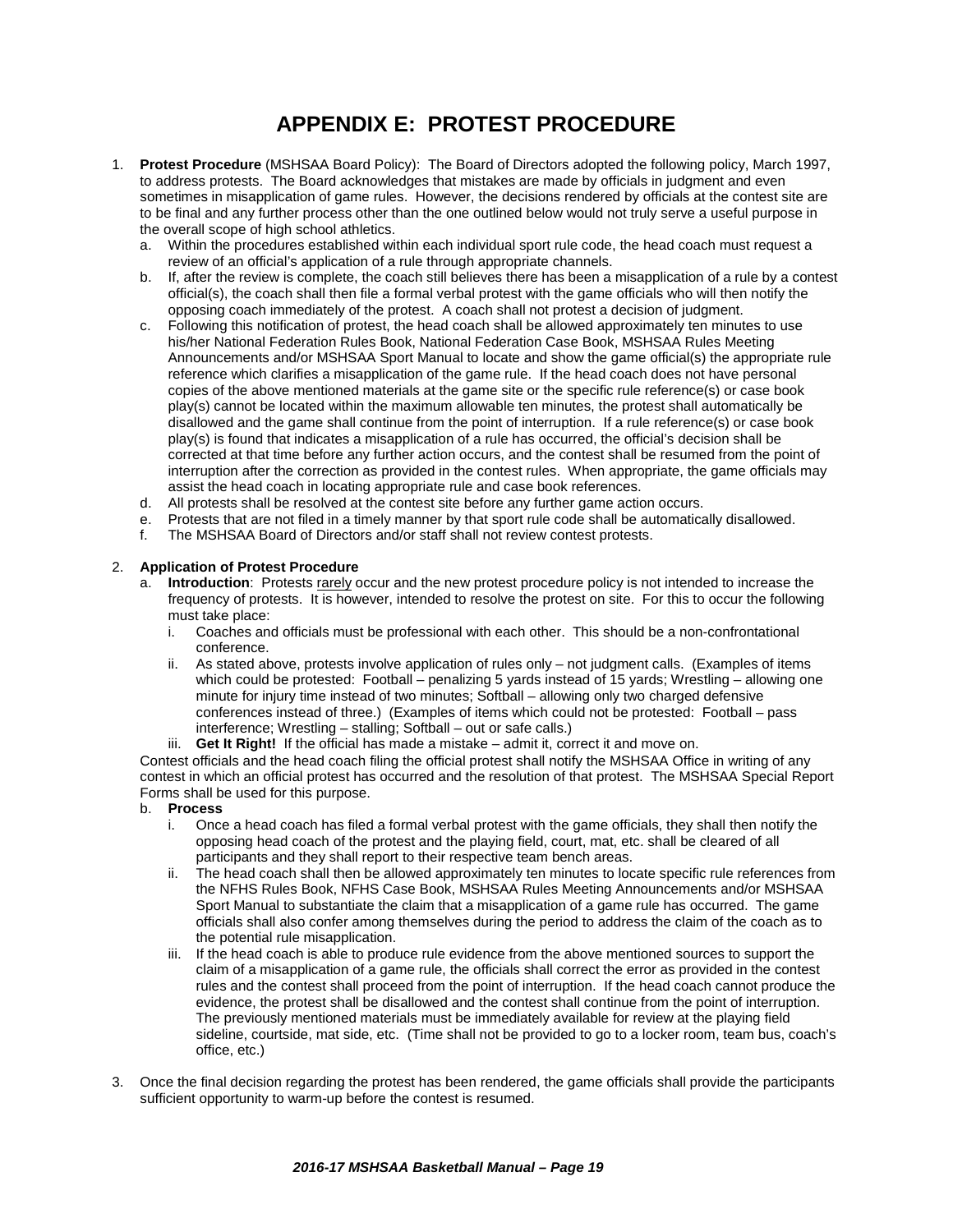### **APPENDIX F: SUPPLEMENTAL OXYGEN**

"Oxygen is a prescription drug that has very specific indications and uses. Like all drugs, it can have side effects and possible toxicity. There is no evidence that it enhances athletic performance or speeds recovery from athletic activities (except possibly at altitude). Oxygen, which is available by prescription only, plays a vital role in the treatment of specific conditions such as exertional sickling and should be available on the sideline only with the prescription of a physician and only for use in medical emergencies where indicated. Also, it can be very dangerous if used around a flame, as it promotes combustion and is therefore a safety hazard."

Also please reference the Invasive Medical Procedures position statement-NFHS found on the MSHSAA Sports Medicine tab.

### **APPENDIX G: POLICY ON HAZING AND HARASSMENT**

**HAZING**: Willful conduct directed at a student that is intended to physically or emotionally intimidate, punish, embarrass, humiliate, ridicule, or place any student in a disconcerting position for the purpose of initiation, affiliation, inclusion or membership in any team or organization.

**HARASSMENT**: Unwelcome conduct by a person that is sufficiently serious, persistent or pervasive, so that it affects another person's ability to participate in or benefit from the school program or activity by creating an intimidating, threatening or abusive environment.

It is the policy of the MSHSAA Board of Directors that hazing and harassment have no place in schoolsponsored activity programs and pose a significant risk to the physical and mental welfare of students. Coaches, directors, sponsors and administrators must take an active role in the prevention of all forms of hazing and harassment. Students directly or indirectly involved in hazing incidents, on or off school grounds, could be considered ineligible by the school administration under the MSHSAA citizenship standard, By-Law 2.2.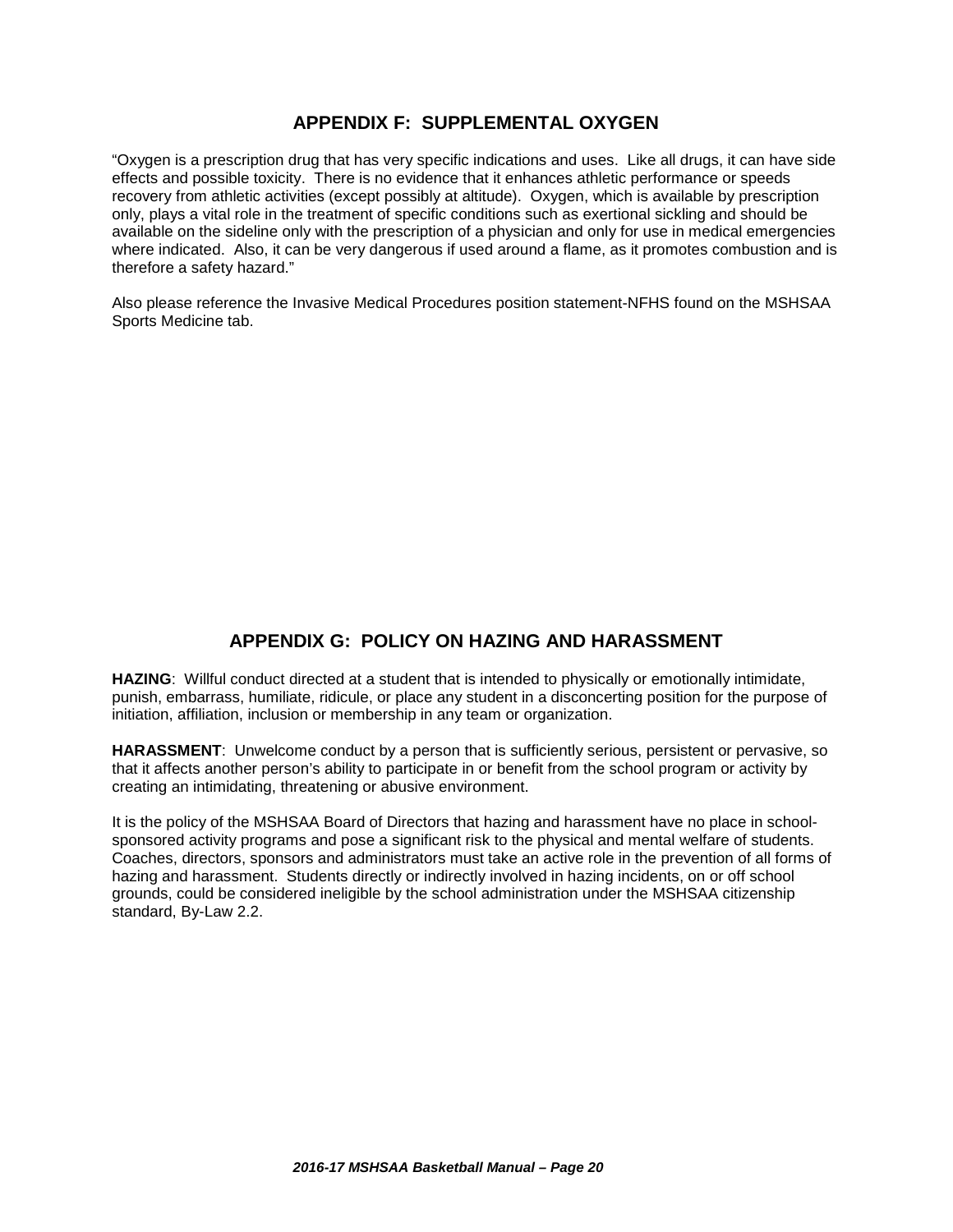# **APPENDIX H: MSHSAA Guidelines for Fan/Spectator Support Items**

In the chart below, **ONLY** those items marked **"Yes"** will be allowed as fan/spectator support items at all MSHSAA District and State Series Championships. **Schools are encouraged to follow these guidelines during the regular season.** Sportsmanlike vocal cheering and support from the team bench area are encouraged. The items indicated on this page are for use by all fans/spectators.

> **LEGEND:** BA-Baseball BK-Basketball CC Cross Country FB-Football GO-Golf SO-Soccer SB-Softball SW-Swimming & Diving TN-Tennis TR-Track & Field VB-Volleyball WR-Wrestling NA-Not Apply

| <b>SPORT</b>                                                                                                                                                                 | <b>BA</b> | <b>BK</b> | <b>CC</b> | <b>FB</b> | GO             | <b>SO</b> | <b>SB</b> | <b>SW</b>      | <b>TN</b> | <b>TR</b>      | VB        | WR        |
|------------------------------------------------------------------------------------------------------------------------------------------------------------------------------|-----------|-----------|-----------|-----------|----------------|-----------|-----------|----------------|-----------|----------------|-----------|-----------|
| <b>Balloons</b>                                                                                                                                                              | Yes       | <b>No</b> | Yes       | Yes       | Yes            | Yes       | Yes       | <b>No</b>      | Yes       | Yes            | <b>No</b> | <b>No</b> |
| Banners on wall                                                                                                                                                              | Yes       | Yes       | Yes       | Yes       | Yes            | Yes       | Yes       | Yes            | Yes       | Yes            | Yes       | Yes       |
| Confetti/shredded paper                                                                                                                                                      | <b>No</b> | <b>No</b> | <b>No</b> | <b>No</b> | <b>No</b>      | <b>No</b> | <b>No</b> | <b>No</b>      | <b>No</b> | <b>No</b>      | <b>No</b> | <b>No</b> |
| Hand held signs (no obstruction of view)                                                                                                                                     | Yes       | <b>No</b> | Yes       | Yes       | Yes            | Yes       | Yes       | No             | Yes       | Yes            | No        | <b>No</b> |
| Laser light/pointer/flashing objects                                                                                                                                         | <b>No</b> | <b>No</b> | <b>No</b> | <b>No</b> | <b>No</b>      | <b>No</b> | <b>No</b> | <b>No</b>      | <b>No</b> | <b>No</b>      | <b>No</b> | <b>No</b> |
| Megaphones (Exception: Sideline Cheerleaders<br>only)                                                                                                                        | <b>No</b> | <b>No</b> | <b>No</b> | <b>No</b> | N <sub>o</sub> | No        | <b>No</b> | N <sub>O</sub> | <b>No</b> | <b>No</b>      | Nο        | <b>No</b> |
| Artificial noisemakers, (including but not<br>limited to horns, cow bells, bells, buzzers,<br>shakers, clickers, thunder sticks, rattles,<br>instruments not part of a band) | Yes       | <b>No</b> | Yes       | Yes       | <b>No</b>      | Yes       | Yes       | <b>No</b>      | <b>No</b> | Yes            | <b>No</b> | <b>No</b> |
| Compressed Air Horns/sirens                                                                                                                                                  | No        | No        | No        | No        | No             | <b>No</b> | No        | No             | No        | No             | <b>No</b> | No        |
| Whistles                                                                                                                                                                     | <b>No</b> | <b>No</b> | <b>No</b> | <b>No</b> | <b>No</b>      | <b>No</b> | <b>No</b> | <b>No</b>      | <b>No</b> | <b>No</b>      | <b>No</b> | <b>No</b> |
| Shirts on fans (required)                                                                                                                                                    | No        | Yes       | No        | No        | No             | <b>No</b> | No        | Yes            | Yes       | N <sub>o</sub> | Yes       | Yes       |
| Team Introduction Run-Throughs or Break<br>Away Banners (fans)                                                                                                               | <b>No</b> | <b>No</b> | <b>No</b> | <b>No</b> | <b>No</b>      | <b>No</b> | <b>No</b> | <b>No</b>      | <b>No</b> | <b>No</b>      | <b>No</b> | <b>No</b> |
| Team Introduction Run-Throughs or Break<br>Away Banners (team personnel & sideline<br>cheerleaders)                                                                          | Yes       | Yes       | Yes       | Yes       | Yes            | Yes       | Yes       | Yes            | Yes       | Yes            | Yes       | Yes       |
| Poms, spirit/rally towels                                                                                                                                                    | Yes       | Yes       | Yes       | Yes       | Yes            | Yes       | Yes       | Yes            | Yes       | Yes            | Yes       | Yes       |
| Cannons/muskets/guns/fireworks                                                                                                                                               | No        | No        | No        | No        | No             | No        | No.       | No             | No        | No             | No        | No        |
| Carried school flags (Running/taunting<br>prohibited)                                                                                                                        | Yes       | Yes       | Yes       | Yes       | Yes            | Yes       | Yes       | Yes            | Yes       | Yes            | Yes       | Yes       |
| Live animals                                                                                                                                                                 | No        | <b>No</b> | No        | No        | No             | No        | <b>No</b> | No             | Yes       | No             | No        | No        |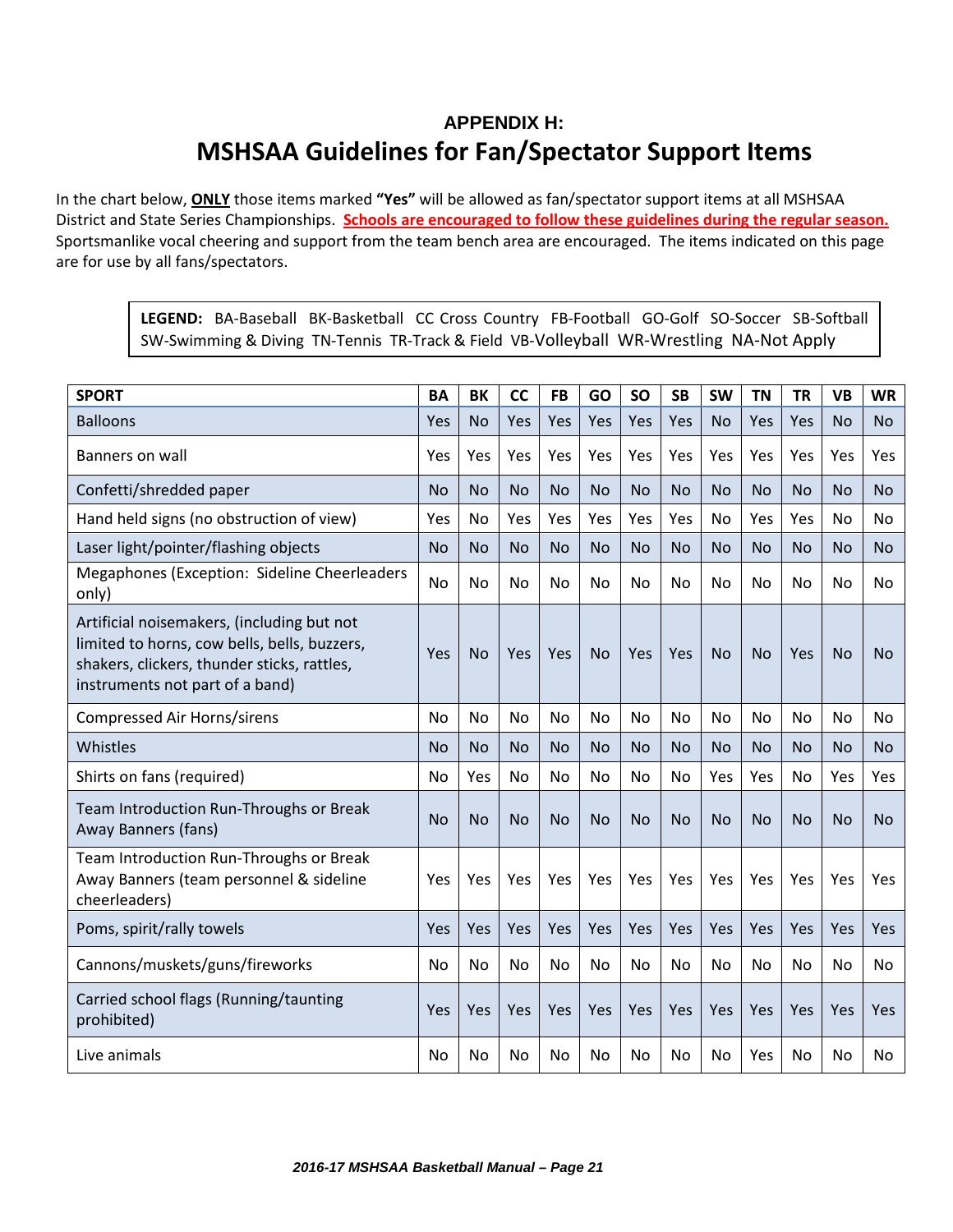## **INDEX**

Admission Charge, p. 12 Game Timing Rule, p. 4 Advisory Committee, p. 2

Bench Conduct Rule, p. 5 Brackets (Sample), pp. 16-17

**C** Purpose & Philosophy, p. 3 Cell Phone Policy, p. 12 Championship Schedule, p. 12 Cheerleaders, p. 8 **S**

**D** District Site Selection Process, p. 15

# Ejections, p. 5 Entry Procedure, pp. 7-9 Enrollments, p. 6 **V**

**F** Forfeited Games, p. 12

**A G**

**H B** Hazing & Harassment Policy, p. 20

> **P** Protest Procedure, p. 19

Sanctions, p. 5 Seeding Procedures, pp. 8-9

**T** Terms & Conditions, p. 11 **E** Tournament Committee, pp. 8-9

Videotaping Policy, p. 18